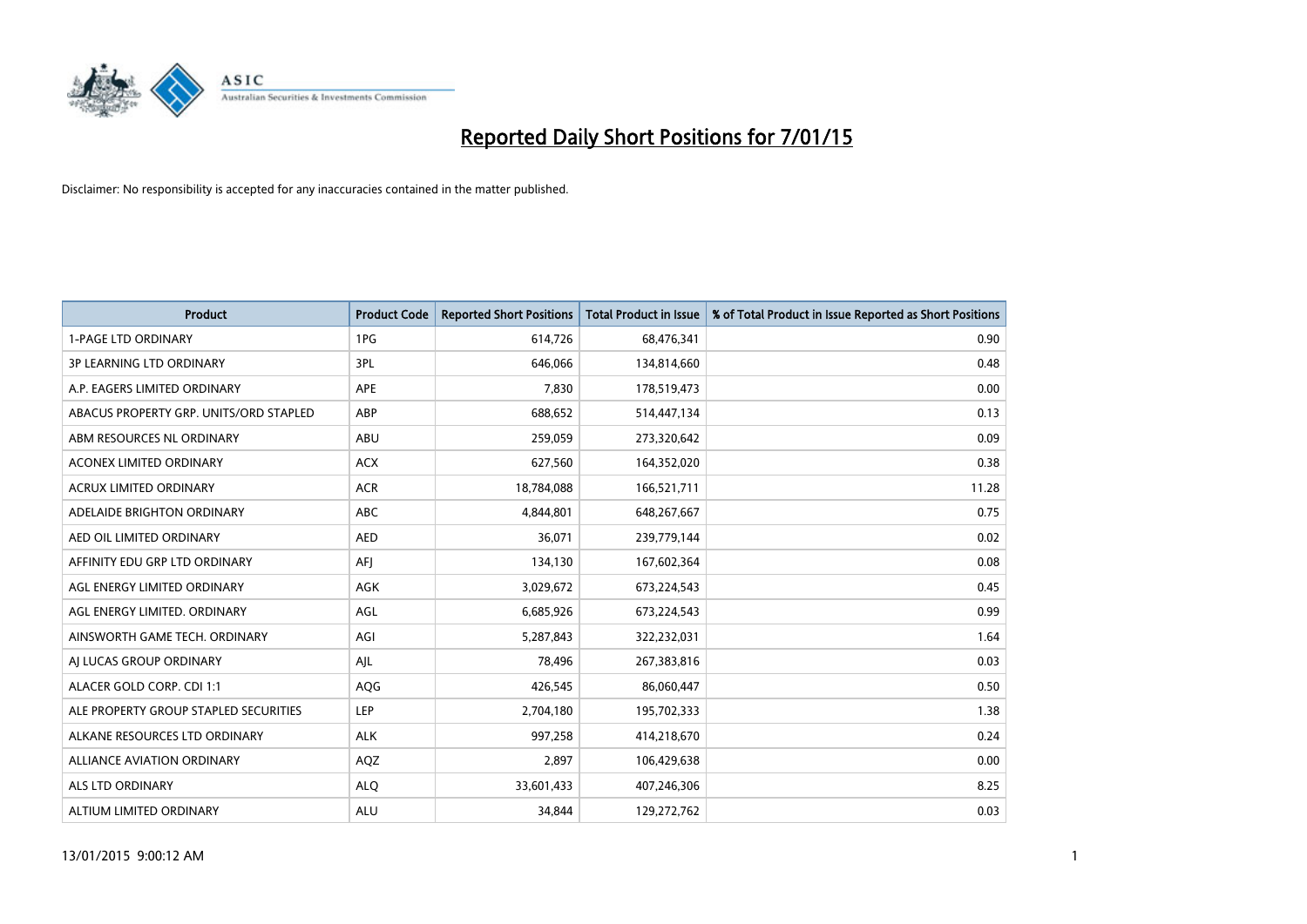

| <b>Product</b>                          | <b>Product Code</b> | <b>Reported Short Positions</b> | <b>Total Product in Issue</b> | % of Total Product in Issue Reported as Short Positions |
|-----------------------------------------|---------------------|---------------------------------|-------------------------------|---------------------------------------------------------|
| ALUMINA LIMITED ORDINARY                | <b>AWC</b>          | 13,434,943                      | 2,806,225,615                 | 0.48                                                    |
| AMALGAMATED HOLDINGS ORDINARY           | AHD                 | 287                             | 157,917,136                   | 0.00                                                    |
| AMCOM TELECOMM, ORDINARY                | AMM                 | 3,289,810                       | 266,399,148                   | 1.23                                                    |
| AMCOR LIMITED ORDINARY                  | AMC                 | 13,383,631                      | 1,206,684,923                 | 1.11                                                    |
| AMP CAPITAL CHINA ORDINARY UNITS        | AGF                 | 3,646                           | 374,593,484                   | 0.00                                                    |
| AMP LIMITED ORDINARY                    | AMP                 | 11,550,264                      | 2,957,737,964                 | 0.39                                                    |
| ANSELL LIMITED ORDINARY                 | <b>ANN</b>          | 5,074,276                       | 153,139,924                   | 3.31                                                    |
| ANTARES ENERGY LTD ORDINARY             | AZZ                 | 490,621                         | 242,000,000                   | 0.20                                                    |
| ANZ BANKING GRP LTD ORDINARY            | ANZ                 | 16,728,857                      | 2,756,650,267                 | 0.61                                                    |
| APA GROUP STAPLED SECURITIES            | <b>APA</b>          | 16,385,932                      | 980,917,175                   | 1.67                                                    |
| APN NEWS & MEDIA ORDINARY               | <b>APN</b>          | 3,236,220                       | 1,029,041,356                 | 0.31                                                    |
| APN OUTDOOR GRP ORDINARY                | <b>APO</b>          | 381                             | 166,614,509                   | 0.00                                                    |
| AQUARIUS PLATINUM. ORDINARY             | <b>AOP</b>          | 2,844,406                       | 1,501,979,560                 | 0.19                                                    |
| ARAFURA RESOURCE LTD ORDINARY           | ARU                 | 2,000                           | 441,270,644                   | 0.00                                                    |
| ARB CORPORATION ORDINARY                | <b>ARP</b>          | 909,252                         | 79,156,214                    | 1.15                                                    |
| ARDENT LEISURE GROUP STAPLED SECURITIES | AAD                 | 5,611,262                       | 438,666,245                   | 1.28                                                    |
| ARENA REIT. STAPLED                     | <b>ARF</b>          | 89,592                          | 211,605,103                   | 0.04                                                    |
| ARISTOCRAT LEISURE ORDINARY             | <b>ALL</b>          | 855,965                         | 631,322,253                   | 0.14                                                    |
| ARRIUM LTD ORDINARY                     | ARI                 | 90,312,029                      | 2,937,293,755                 | 3.07                                                    |
| ASALEO CARE LIMITED ORDINARY            | AHY                 | 6,525,627                       | 603,469,434                   | 1.08                                                    |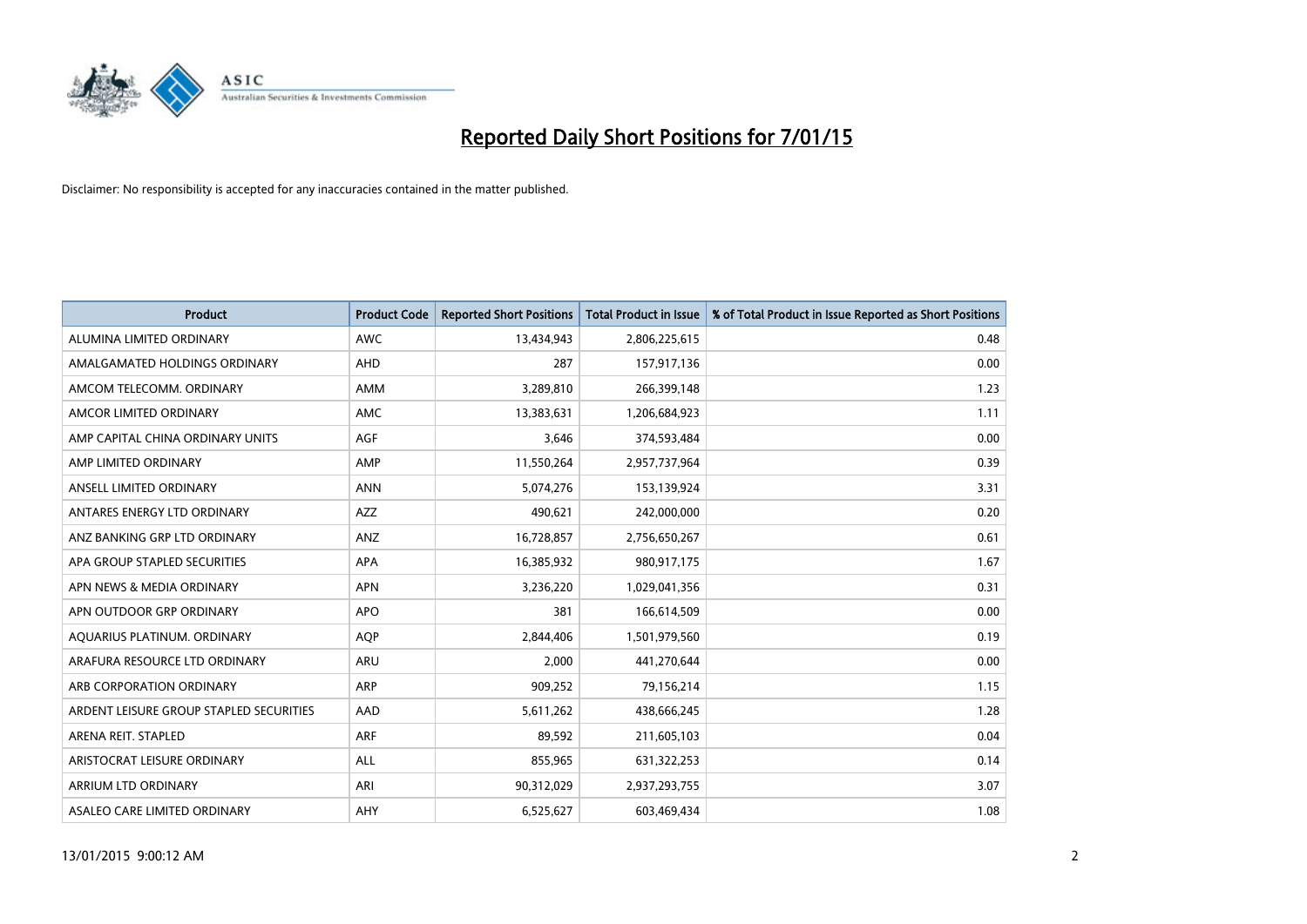

| <b>Product</b>                            | <b>Product Code</b> | <b>Reported Short Positions</b> | <b>Total Product in Issue</b> | % of Total Product in Issue Reported as Short Positions |
|-------------------------------------------|---------------------|---------------------------------|-------------------------------|---------------------------------------------------------|
| ASCIANO LIMITED ORDINARY                  | <b>AIO</b>          | 4,897,944                       | 975,385,664                   | 0.50                                                    |
| ASG GROUP LIMITED ORDINARY                | ASZ                 | 34,697                          | 206,720,839                   | 0.02                                                    |
| ASHLEY SERVICES GRP ORDINARY              | <b>ASH</b>          | 222,411                         | 150,000,000                   | 0.15                                                    |
| ASPEN GROUP ORD/UNITS STAPLED             | APZ                 | 95,477                          | 113,183,450                   | 0.08                                                    |
| ASPIRE MINING LTD ORDINARY                | <b>AKM</b>          | 1,000,001                       | 703,463,306                   | 0.14                                                    |
| ASTRO JAP PROP GROUP STAPLED US PROHIBIT. | AJA                 | 98,417                          | 67,183,619                    | 0.15                                                    |
| ASX LIMITED ORDINARY                      | ASX                 | 6,048,160                       | 193,595,162                   | 3.12                                                    |
| ATLAS IRON LIMITED ORDINARY               | <b>AGO</b>          | 89,709,726                      | 919,475,619                   | 9.76                                                    |
| ATRUM COAL NL ORDINARY                    | <b>ATU</b>          | 72,240                          | 170,142,959                   | 0.04                                                    |
| AUCKLAND INTERNATION ORDINARY             | <b>AIA</b>          | 107,925                         | 1,190,484,097                 | 0.01                                                    |
| AURIZON HOLDINGS LTD ORDINARY             | AZJ                 | 2,414,991                       | 2,124,116,483                 | 0.11                                                    |
| AUSDRILL LIMITED ORDINARY                 | ASL                 | 21,564,557                      | 312,277,224                   | 6.91                                                    |
| AUSENCO LIMITED ORDINARY                  | AAX                 | 480,007                         | 168,449,799                   | 0.28                                                    |
| AUSNET SERVICES STAPLED SECURITIES        | AST                 | 36,840,619                      | 3,466,913,009                 | 1.06                                                    |
| AUST INDUSTRIAL REIT UNIT                 | ANI                 | 115,094                         | 96,288,031                    | 0.12                                                    |
| AUSTAL LIMITED ORDINARY                   | ASB                 | 56,564                          | 346,772,567                   | 0.02                                                    |
| AUSTBROKERS HOLDINGS ORDINARY             | <b>AUB</b>          | 73,592                          | 61,740,597                    | 0.12                                                    |
| AUSTEX OIL LIMITED ORDINARY               | <b>AOK</b>          | 62,000                          | 558,571,402                   | 0.01                                                    |
| AUSTIN ENGINEERING ORDINARY               | ANG                 | 399,134                         | 84,274,004                    | 0.47                                                    |
| AUSTIN EXPLORATION ORDINARY               | <b>AKK</b>          | 1,572,604                       | 327,862,790                   | 0.48                                                    |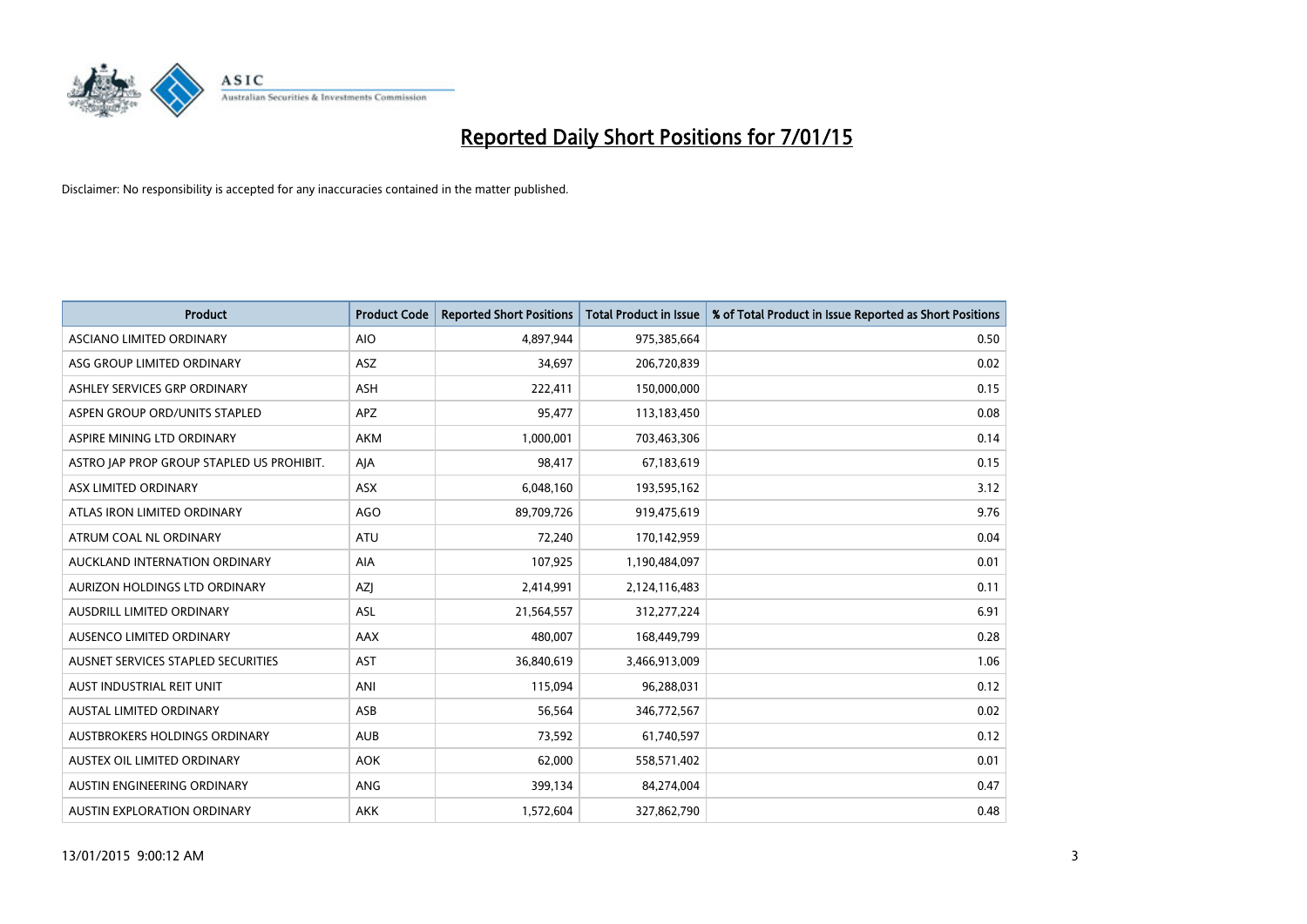

| <b>Product</b>                      | <b>Product Code</b> | <b>Reported Short Positions</b> | <b>Total Product in Issue</b> | % of Total Product in Issue Reported as Short Positions |
|-------------------------------------|---------------------|---------------------------------|-------------------------------|---------------------------------------------------------|
| AUSTRALIAN AGRICULT, ORDINARY       | AAC                 | 6,308,437                       | 532,474,721                   | 1.18                                                    |
| AUSTRALIAN PHARM. ORDINARY          | API                 | 8,444,484                       | 488,115,883                   | 1.73                                                    |
| AUTOMOTIVE HOLDINGS ORDINARY        | <b>AHE</b>          | 3,239,930                       | 306,437,941                   | 1.06                                                    |
| AVANCO RESOURCES LTD ORDINARY       | AVB                 | 3,263,736                       | 1,661,675,855                 | 0.20                                                    |
| AVEO GROUP STAPLED SECURITIES       | AOG                 | 3,681,149                       | 499,536,460                   | 0.74                                                    |
| AWE LIMITED ORDINARY                | AWE                 | 13,480,600                      | 525,861,050                   | 2.56                                                    |
| <b>AZONTO PET LTD ORDINARY</b>      | <b>APY</b>          | 1                               | 1,159,375,100                 | 0.00                                                    |
| AZUMAH RESOURCES ORDINARY           | <b>AZM</b>          | 1                               | 389,316,919                   | 0.00                                                    |
| <b>BANDANNA ENERGY ORDINARY</b>     | <b>BND</b>          | 17,540,654                      | 528,481,199                   | 3.32                                                    |
| BANK OF QUEENSLAND. ORDINARY        | <b>BOQ</b>          | 2,025,266                       | 366,982,047                   | 0.55                                                    |
| <b>BANNERMAN RESOURCES ORDINARY</b> | <b>BMN</b>          | 8,035                           | 335,261,507                   | 0.00                                                    |
| <b>BASE RES LIMITED ORDINARY</b>    | <b>BSE</b>          | 5,504,554                       | 563,902,771                   | 0.98                                                    |
| BATHURST RES LTD. ORDINARY          | <b>BRL</b>          | 207,998                         | 947,828,434                   | 0.02                                                    |
| <b>BC IRON LIMITED ORDINARY</b>     | <b>BCI</b>          | 14,791,493                      | 196,196,992                   | 7.54                                                    |
| BEACH ENERGY LIMITED ORDINARY       | <b>BPT</b>          | 17,580,604                      | 1,297,496,886                 | 1.35                                                    |
| BEADELL RESOURCE LTD ORDINARY       | <b>BDR</b>          | 37,603,133                      | 798,657,280                   | 4.71                                                    |
| <b>BEGA CHEESE LTD ORDINARY</b>     | <b>BGA</b>          | 2,839,471                       | 152,602,945                   | 1.86                                                    |
| BENDIGO AND ADELAIDE ORDINARY       | <b>BEN</b>          | 18,223,977                      | 450,934,198                   | 4.04                                                    |
| BERKELEY RESOURCES ORDINARY         | <b>BKY</b>          | 77,000                          | 180,361,323                   | 0.04                                                    |
| BETASHARESCASHETF ETF UNITS         | AAA                 | 634                             | 12,958,172                    | 0.00                                                    |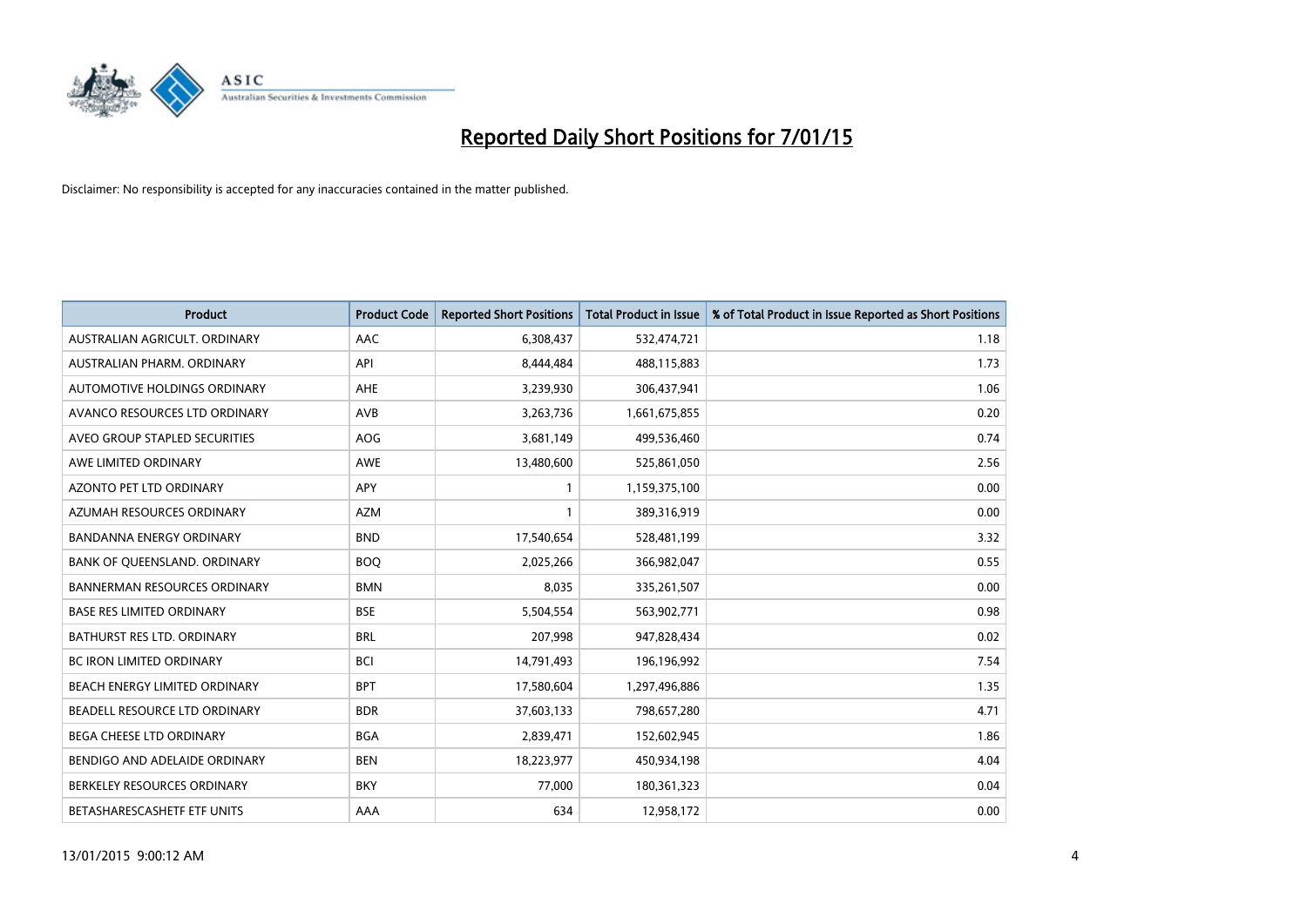

| <b>Product</b>                       | <b>Product Code</b> | <b>Reported Short Positions</b> | <b>Total Product in Issue</b> | % of Total Product in Issue Reported as Short Positions |
|--------------------------------------|---------------------|---------------------------------|-------------------------------|---------------------------------------------------------|
| BETASHARESCRUDEOIL ETF UNITS         | 000                 | 14,331                          | 53,286                        | 26.89                                                   |
| BHP BILLITON LIMITED ORDINARY        | <b>BHP</b>          | 9,925,100                       | 3,211,691,105                 | 0.31                                                    |
| <b>BIGAIR GROUP LIMITED ORDINARY</b> | <b>BGL</b>          | 38,630                          | 174,432,340                   | 0.02                                                    |
| <b>BILLABONG ORDINARY</b>            | <b>BBG</b>          | 13,778,004                      | 990,370,034                   | 1.39                                                    |
| <b>BLACKHAM RESOURCES ORDINARY</b>   | <b>BLK</b>          | 606,130                         | 143,614,941                   | 0.42                                                    |
| <b>BLACKMORES LIMITED ORDINARY</b>   | <b>BKL</b>          | 8,380                           | 17,224,199                    | 0.05                                                    |
| <b>BLUESCOPE STEEL LTD ORDINARY</b>  | <b>BSL</b>          | 7,805,095                       | 559,227,871                   | 1.40                                                    |
| <b>BOART LONGYEAR ORDINARY</b>       | <b>BLY</b>          | 19,832,243                      | 637,490,726                   | 3.11                                                    |
| BOART LONGYEAR RTS 12JAN15 FORUS     | <b>BLYR</b>         | 7,039,355                       | 624,613,413                   | 1.13                                                    |
| <b>BORA BORA RESOURCES ORDINARY</b>  | <b>BBR</b>          | 219,647                         | 34,970,000                    | 0.63                                                    |
| <b>BORAL LIMITED, ORDINARY</b>       | <b>BLD</b>          | 12,948,676                      | 782,736,249                   | 1.65                                                    |
| <b>BRADKEN LIMITED ORDINARY</b>      | <b>BKN</b>          | 1,962,716                       | 171,027,249                   | 1.15                                                    |
| <b>BRAMBLES LIMITED ORDINARY</b>     | <b>BXB</b>          | 6,315,177                       | 1,566,132,307                 | 0.40                                                    |
| <b>BREVILLE GROUP LTD ORDINARY</b>   | <b>BRG</b>          | 4,488,735                       | 130,095,322                   | 3.45                                                    |
| <b>BRICKWORKS LIMITED ORDINARY</b>   | <b>BKW</b>          | 49,666                          | 148,403,478                   | 0.03                                                    |
| BT INVESTMENT MNGMNT ORDINARY        | <b>BTT</b>          | 24,701                          | 292,408,424                   | 0.01                                                    |
| <b>BURSON GROUP LTD ORDINARY</b>     | <b>BAP</b>          | 1,739,483                       | 163,585,666                   | 1.06                                                    |
| <b>BURU ENERGY ORDINARY</b>          | <b>BRU</b>          | 16,542,511                      | 339,997,078                   | 4.87                                                    |
| <b>BWP TRUST ORDINARY UNITS</b>      | <b>BWP</b>          | 15,239,155                      | 639,724,826                   | 2.38                                                    |
| CABCHARGE AUSTRALIA ORDINARY         | CAB                 | 9,765,536                       | 120,430,683                   | 8.11                                                    |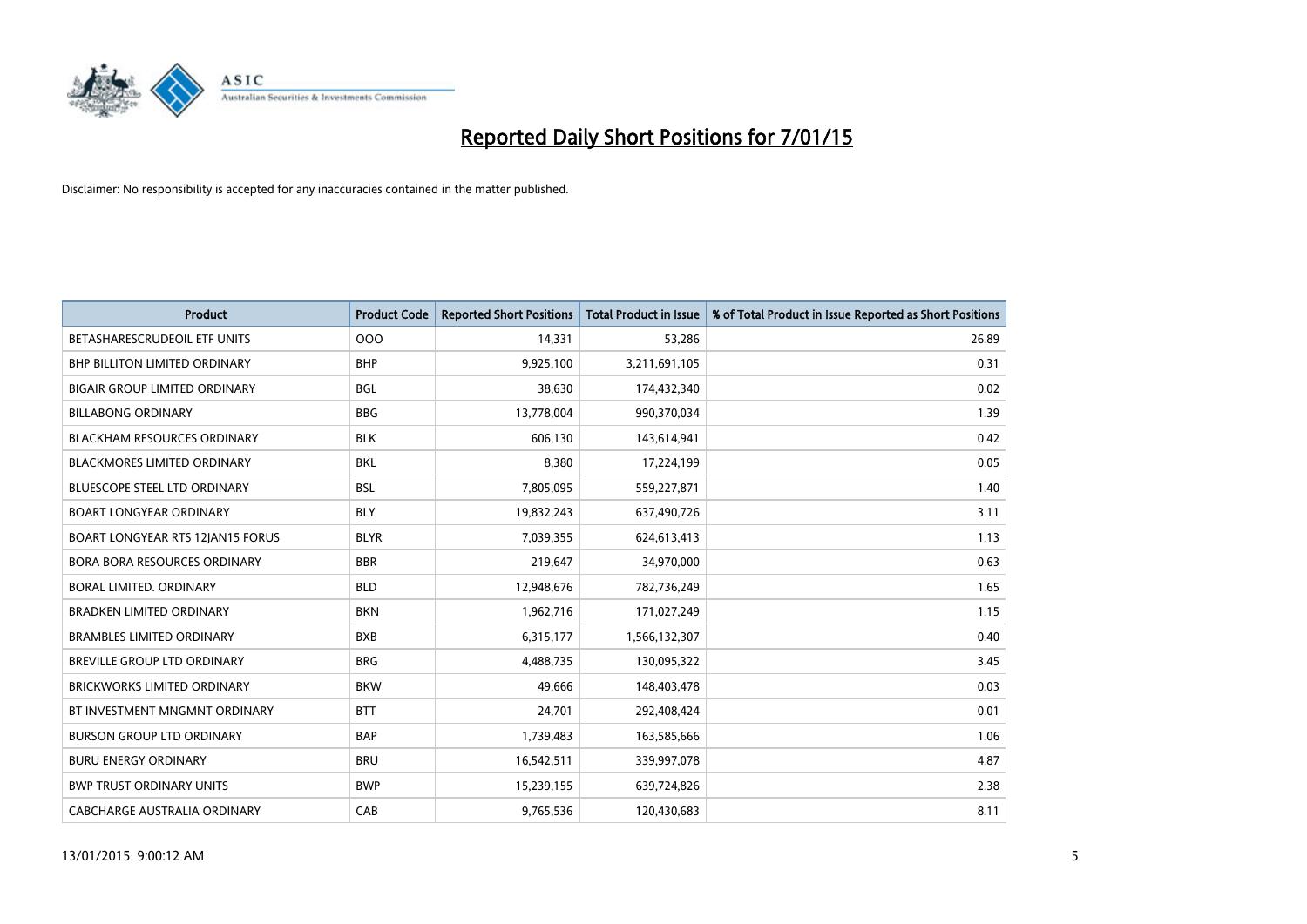

| <b>Product</b>                          | <b>Product Code</b> | <b>Reported Short Positions</b> | <b>Total Product in Issue</b> | % of Total Product in Issue Reported as Short Positions |
|-----------------------------------------|---------------------|---------------------------------|-------------------------------|---------------------------------------------------------|
| <b>CADENCE CAPITAL ORDINARY</b>         | <b>CDM</b>          | 170,000                         | 199,910,008                   | 0.09                                                    |
| CALTEX AUSTRALIA ORDINARY               | <b>CTX</b>          | 988,257                         | 270,000,000                   | 0.37                                                    |
| CAPE LAMBERT RES LTD ORDINARY           | <b>CFE</b>          | 280,137                         | 626,686,586                   | 0.04                                                    |
| CAPITOL HEALTH ORDINARY                 | CAI                 | 713,842                         | 496,244,861                   | 0.14                                                    |
| <b>CARDNO LIMITED ORDINARY</b>          | CDD                 | 15,032,875                      | 164,362,901                   | 9.15                                                    |
| <b>CARINDALE PROPERTY UNIT</b>          | <b>CDP</b>          | 8,823                           | 70,000,000                    | 0.01                                                    |
| CARNARVON PETROLEUM ORDINARY            | <b>CVN</b>          | 1,956,906                       | 988,295,069                   | 0.20                                                    |
| <b>CARNEGIE WAVE ENERGY ORDINARY</b>    | <b>CWE</b>          | 500                             | 1,742,824,771                 | 0.00                                                    |
| CARSALES.COM LTD ORDINARY               | <b>CRZ</b>          | 14,452,036                      | 239,001,759                   | 6.05                                                    |
| <b>CASH CONVERTERS ORDINARY</b>         | CCV                 | 6,214,006                       | 478,876,525                   | 1.30                                                    |
| CEDAR WOODS PROP. ORDINARY              | <b>CWP</b>          | 228,943                         | 78,336,371                    | 0.29                                                    |
| CENTRAL PETROLEUM ORDINARY              | <b>CTP</b>          | 171,475                         | 368,718,957                   | 0.05                                                    |
| CENTURIA METRO REIT STAPLED             | <b>CMA</b>          | 698,404                         | 71,500,158                    | 0.98                                                    |
| CFS RETAIL TRUST GRP STAPLED SECURITIES | <b>CFX</b>          | 5,266,699                       | 3,050,355,727                 | 0.17                                                    |
| CHALLENGER LIMITED ORDINARY             | <b>CGF</b>          | 1,519,645                       | 569,725,821                   | 0.27                                                    |
| CHANDLER MACLEOD LTD ORDINARY           | <b>CMG</b>          | 666,195                         | 547,985,086                   | 0.12                                                    |
| CHARTER HALL GROUP STAPLED US PROHIBIT. | <b>CHC</b>          | 435,596                         | 355,051,540                   | 0.12                                                    |
| <b>CHARTER HALL RETAIL UNITS</b>        | <b>COR</b>          | 14,869,642                      | 372,893,153                   | 3.99                                                    |
| <b>CHORUS LIMITED ORDINARY</b>          | CNU                 | 54,902                          | 396,369,767                   | 0.01                                                    |
| CLEARVIEW WEALTH LTD ORDINARY           | <b>CVW</b>          | 10.001                          | 581,111,182                   | 0.00                                                    |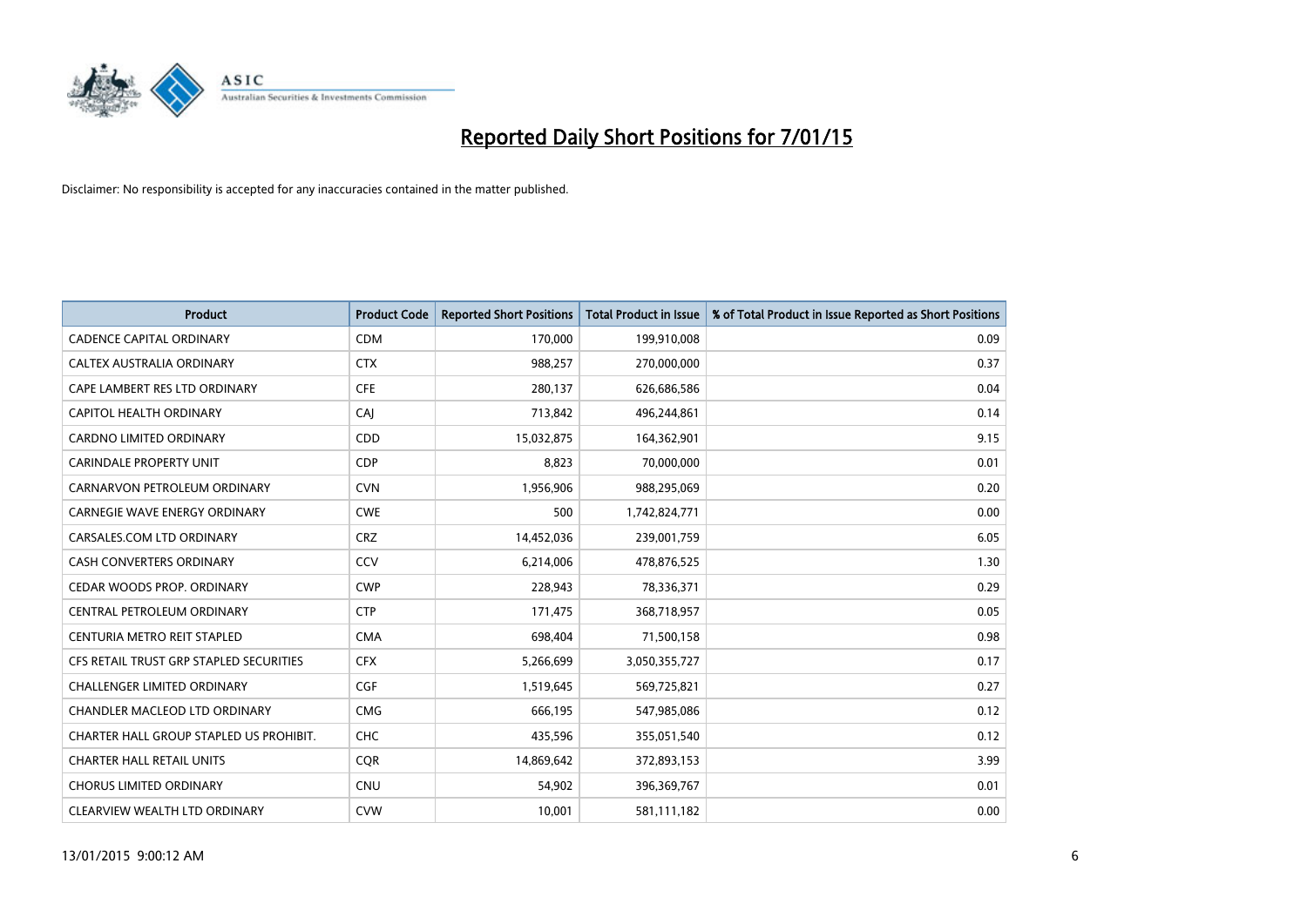

| <b>Product</b>                          | <b>Product Code</b> | <b>Reported Short Positions</b> | <b>Total Product in Issue</b> | % of Total Product in Issue Reported as Short Positions |
|-----------------------------------------|---------------------|---------------------------------|-------------------------------|---------------------------------------------------------|
| CLINUVEL PHARMACEUT, ORDINARY           | <b>CUV</b>          | 35,302                          | 42,526,245                    | 0.08                                                    |
| COAL OF AFRICA LTD ORDINARY             | <b>CZA</b>          | 426                             | 1,599,368,613                 | 0.00                                                    |
| <b>COALSPUR MINES LTD ORDINARY</b>      | <b>CPL</b>          | 75,233                          | 641,544,455                   | 0.01                                                    |
| COCA-COLA AMATIL ORDINARY               | <b>CCL</b>          | 26,897,986                      | 763,590,249                   | 3.52                                                    |
| <b>COCHLEAR LIMITED ORDINARY</b>        | <b>COH</b>          | 5,523,109                       | 57,081,775                    | 9.68                                                    |
| <b>COCKATOO COAL ORDINARY</b>           | <b>COK</b>          | 167,987                         | 4,560,196,928                 | 0.00                                                    |
| <b>CODAN LIMITED ORDINARY</b>           | <b>CDA</b>          | 90,070                          | 176,969,924                   | 0.05                                                    |
| <b>COFFEY INTERNATIONAL ORDINARY</b>    | <b>COF</b>          | 6,077                           | 255,833,165                   | 0.00                                                    |
| <b>COKAL LTD ORDINARY</b>               | <b>CKA</b>          | 6,820                           | 471,487,926                   | 0.00                                                    |
| <b>COLLECTION HOUSE ORDINARY</b>        | <b>CLH</b>          | 2,716,512                       | 130,443,227                   | 2.08                                                    |
| <b>COLLINS FOODS LTD ORDINARY</b>       | <b>CKF</b>          | 9,693                           | 93,000,003                    | 0.01                                                    |
| COMMONWEALTH BANK, ORDINARY             | <b>CBA</b>          | 23,541,301                      | 1,621,319,194                 | 1.45                                                    |
| COMPUTERSHARE LTD ORDINARY              | <b>CPU</b>          | 7,116,311                       | 556,203,079                   | 1.28                                                    |
| <b>COOPER ENERGY LTD ORDINARY</b>       | <b>COE</b>          | 98,886                          | 329,883,505                   | 0.03                                                    |
| <b>CORP TRAVEL LIMITED ORDINARY</b>     | <b>CTD</b>          | 700,314                         | 95,693,667                    | 0.73                                                    |
| <b>COVER-MORE GRP LTD ORDINARY</b>      | <b>CVO</b>          | 4,659,374                       | 317,750,000                   | 1.47                                                    |
| <b>CREDIT CORP GROUP ORDINARY</b>       | <b>CCP</b>          | 452,302                         | 46,296,407                    | 0.98                                                    |
| <b>CROMWELL PROP STAPLED SECURITIES</b> | <b>CMW</b>          | 10,046,357                      | 1,735,299,783                 | 0.58                                                    |
| <b>CROWN RESORTS LTD ORDINARY</b>       | <b>CWN</b>          | 14,342,047                      | 728,394,185                   | 1.97                                                    |
| <b>CSG LIMITED ORDINARY</b>             | <b>CSV</b>          | 440,090                         | 284,148,839                   | 0.15                                                    |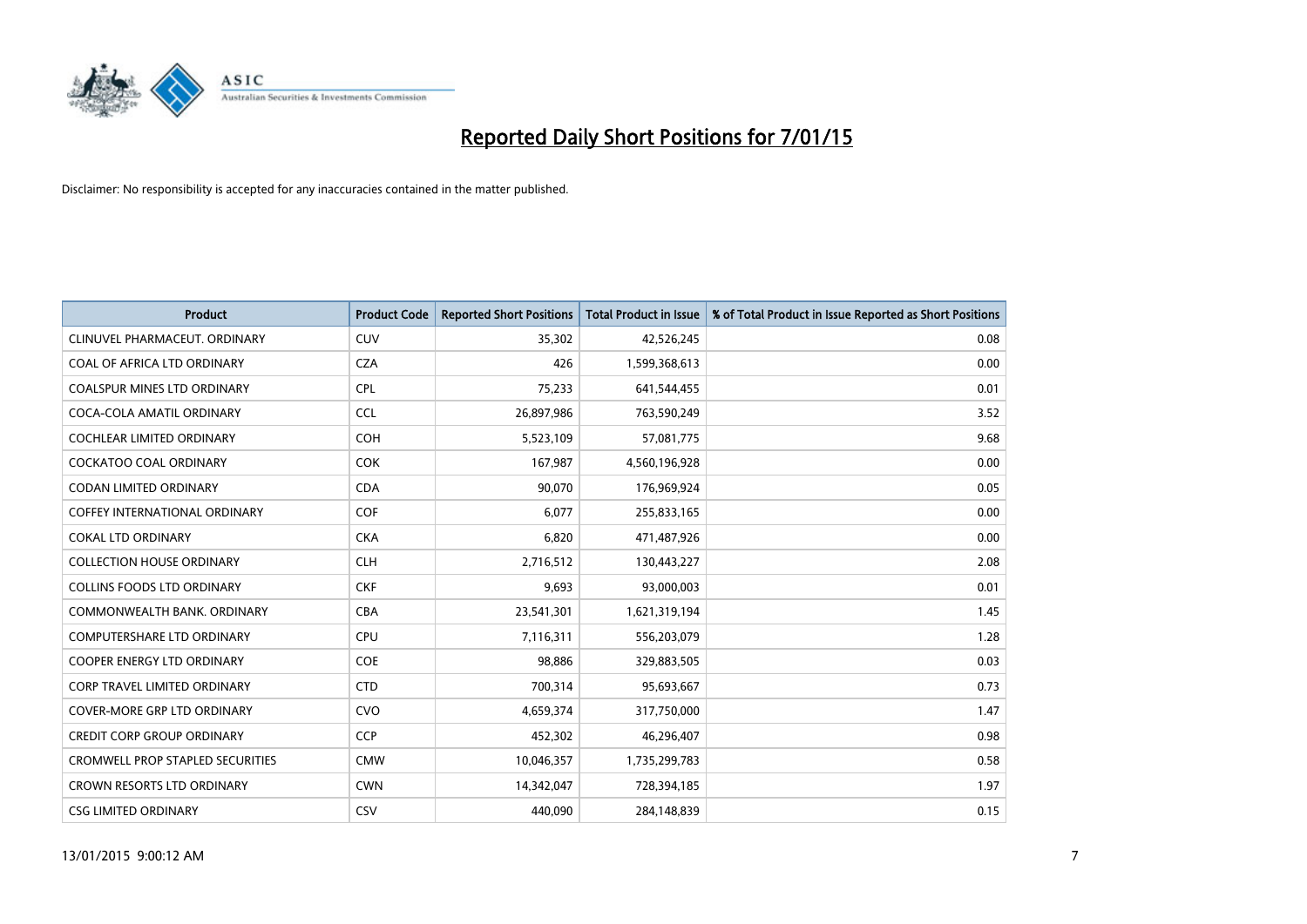

| <b>Product</b>                     | <b>Product Code</b> | <b>Reported Short Positions</b> | <b>Total Product in Issue</b> | % of Total Product in Issue Reported as Short Positions |
|------------------------------------|---------------------|---------------------------------|-------------------------------|---------------------------------------------------------|
| <b>CSL LIMITED ORDINARY</b>        | <b>CSL</b>          | 821,998                         | 474,524,527                   | 0.17                                                    |
| <b>CSR LIMITED ORDINARY</b>        | <b>CSR</b>          | 12,604,777                      | 506,000,315                   | 2.49                                                    |
| <b>CUDECO LIMITED ORDINARY</b>     | CDU                 | 9,407,555                       | 243,055,501                   | 3.87                                                    |
| DATA#3 LIMITED ORDINARY            | <b>DTL</b>          | 18,993                          | 153,974,950                   | 0.01                                                    |
| DECMIL GROUP LIMITED ORDINARY      | <b>DCG</b>          | 1,054,135                       | 168,657,794                   | 0.63                                                    |
| DEEP YELLOW LIMITED ORDINARY       | <b>DYL</b>          | 1,002                           | 1,899,361,295                 | 0.00                                                    |
| DEVINE LIMITED ORDINARY            | <b>DVN</b>          | 2,000                           | 158,730,556                   | 0.00                                                    |
| DEXUS PROPERTY GROUP STAPLED UNITS | <b>DXS</b>          | 920,414                         | 905,531,797                   | 0.10                                                    |
| DICK SMITH HLDGS ORDINARY          | <b>DSH</b>          | 16,741,480                      | 236,511,364                   | 7.08                                                    |
| DISCOVERY METALS LTD ORDINARY      | <b>DML</b>          | 445,184                         | 644,039,581                   | 0.07                                                    |
| DOMINO PIZZA ENTERPR ORDINARY      | <b>DMP</b>          | 1,570,930                       | 86,160,773                    | 1.82                                                    |
| DONACO INTERNATIONAL ORDINARY      | <b>DNA</b>          | 9,268,760                       | 460,505,113                   | 2.01                                                    |
| DORAY MINERALS LTD ORDINARY        | <b>DRM</b>          | 96,979                          | 167,084,256                   | 0.06                                                    |
| DOWNER EDI LIMITED ORDINARY        | <b>DOW</b>          | 27,638,602                      | 435,399,975                   | 6.35                                                    |
| DRILLSEARCH ENERGY ORDINARY        | <b>DLS</b>          | 13,388,193                      | 461,101,450                   | 2.90                                                    |
| DUET GROUP STAPLED US PROHIBIT.    | <b>DUE</b>          | 17,285,400                      | 1,493,678,915                 | 1.16                                                    |
| DULUXGROUP LIMITED ORDINARY        | <b>DLX</b>          | 4,128,843                       | 388,543,268                   | 1.06                                                    |
| ECHO ENTERTAINMENT ORDINARY        | <b>EGP</b>          | 11,227,565                      | 825,672,730                   | 1.36                                                    |
| ELDERS LIMITED DEFERRED SETTLEMENT | <b>ELDDA</b>        | 197                             | 83,723,251                    | 0.00                                                    |
| <b>ELDERS LIMITED ORDINARY</b>     | <b>ELD</b>          | 791,052                         | 83,734,671                    | 0.94                                                    |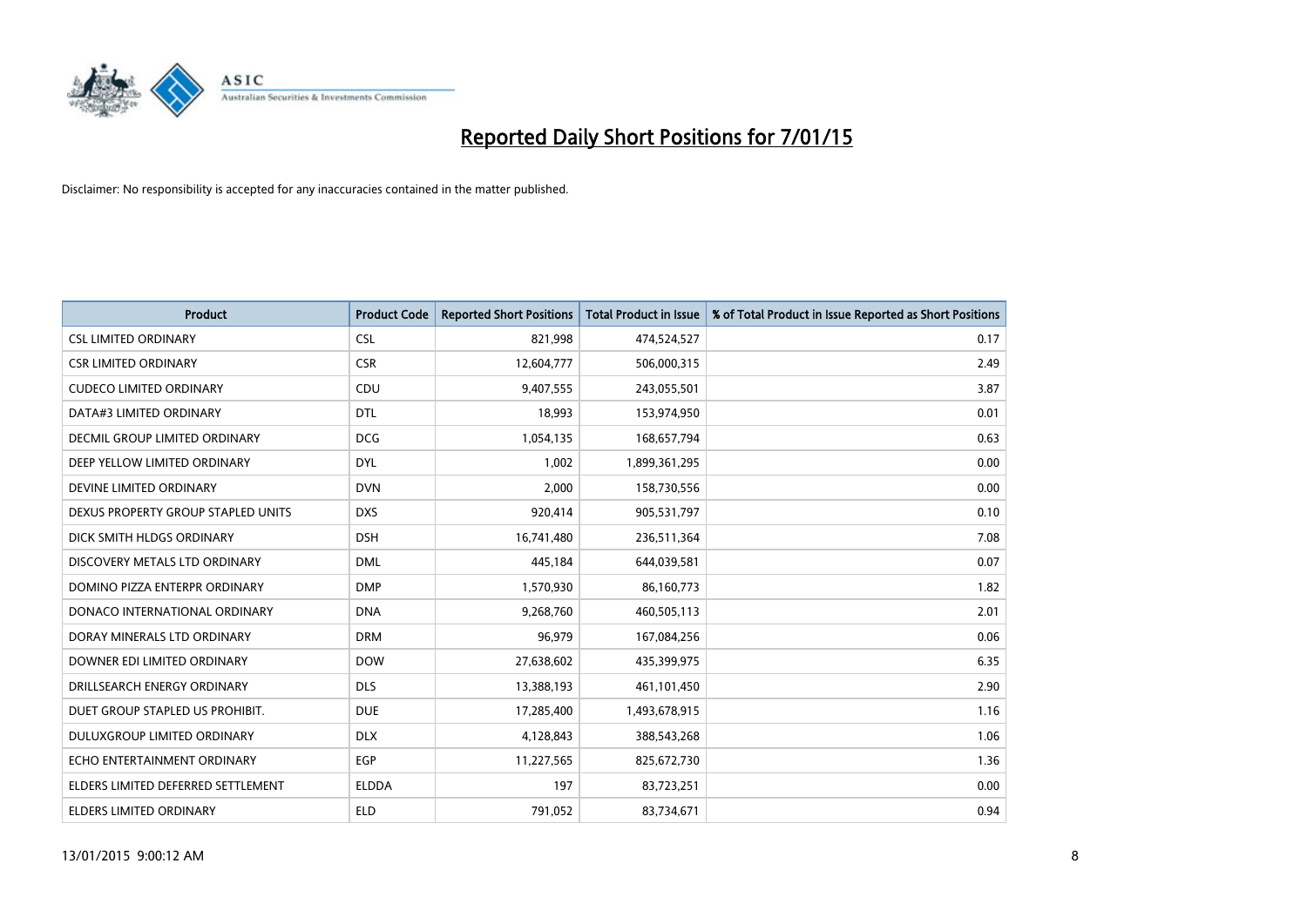

| <b>Product</b>                         | <b>Product Code</b> | <b>Reported Short Positions</b> | <b>Total Product in Issue</b> | % of Total Product in Issue Reported as Short Positions |
|----------------------------------------|---------------------|---------------------------------|-------------------------------|---------------------------------------------------------|
| <b>EMECO HOLDINGS ORDINARY</b>         | <b>EHL</b>          | 11,288,308                      | 599,675,707                   | 1.88                                                    |
| <b>ENDEAVOUR MIN CORP CDI 1:1</b>      | <b>EVR</b>          | 11,405                          | 49,121,346                    | 0.02                                                    |
| <b>ENERGY RESOURCES ORDINARY 'A'</b>   | <b>ERA</b>          | 11,666,156                      | 517,725,062                   | 2.25                                                    |
| ENERGY WORLD CORPOR. ORDINARY          | <b>EWC</b>          | 48,379,089                      | 1,734,166,672                 | 2.79                                                    |
| <b>ENSOGO LIMITED ORDINARY</b>         | E88                 | 212,388                         | 426,069,834                   | 0.05                                                    |
| EQUATORIAL RES LTD ORDINARY            | EQX                 | 33                              | 124,445,353                   | 0.00                                                    |
| EQUITY TRUSTEES ORDINARY               | EQT                 | 42,691                          | 19,269,445                    | 0.22                                                    |
| ERM POWER LIMITED ORDINARY             | EPW                 | 1,311,903                       | 241,477,698                   | 0.54                                                    |
| ESTIA HEALTH LTD ORDINARY              | EHE                 | 216,288                         | 180,885,580                   | 0.12                                                    |
| EVOLUTION MINING LTD ORDINARY          | <b>EVN</b>          | 30,812,440                      | 714,921,647                   | 4.31                                                    |
| FAIRFAX MEDIA LTD ORDINARY             | <b>FXI</b>          | 50,832,891                      | 2,351,955,725                 | 2.16                                                    |
| <b>FANTASTIC HOLDINGS ORDINARY</b>     | <b>FAN</b>          | 14,643                          | 103,257,398                   | 0.01                                                    |
| FAR LTD ORDINARY                       | FAR                 | 13,854,573                      | 3,126,808,427                 | 0.44                                                    |
| FEDERATION CNTRES ORD/UNIT STAPLED SEC | <b>FDC</b>          | 1,925,945                       | 1,427,641,565                 | 0.13                                                    |
| FINBAR GROUP LIMITED ORDINARY          | <b>FRI</b>          | 7,447                           | 228,720,815                   | 0.00                                                    |
| FISHER & PAYKEL H. ORDINARY            | <b>FPH</b>          | 618,101                         | 557,847,151                   | 0.11                                                    |
| FLEETWOOD CORP ORDINARY                | <b>FWD</b>          | 1,554,131                       | 61,039,412                    | 2.55                                                    |
| FLETCHER BUILDING ORDINARY             | <b>FBU</b>          | 2,259,885                       | 687,854,788                   | 0.33                                                    |
| FLEXIGROUP LIMITED ORDINARY            | <b>FXL</b>          | 8,162,699                       | 304,096,060                   | 2.68                                                    |
| FLIGHT CENTRE TRAVEL ORDINARY          | <b>FLT</b>          | 6,182,591                       | 100,725,711                   | 6.14                                                    |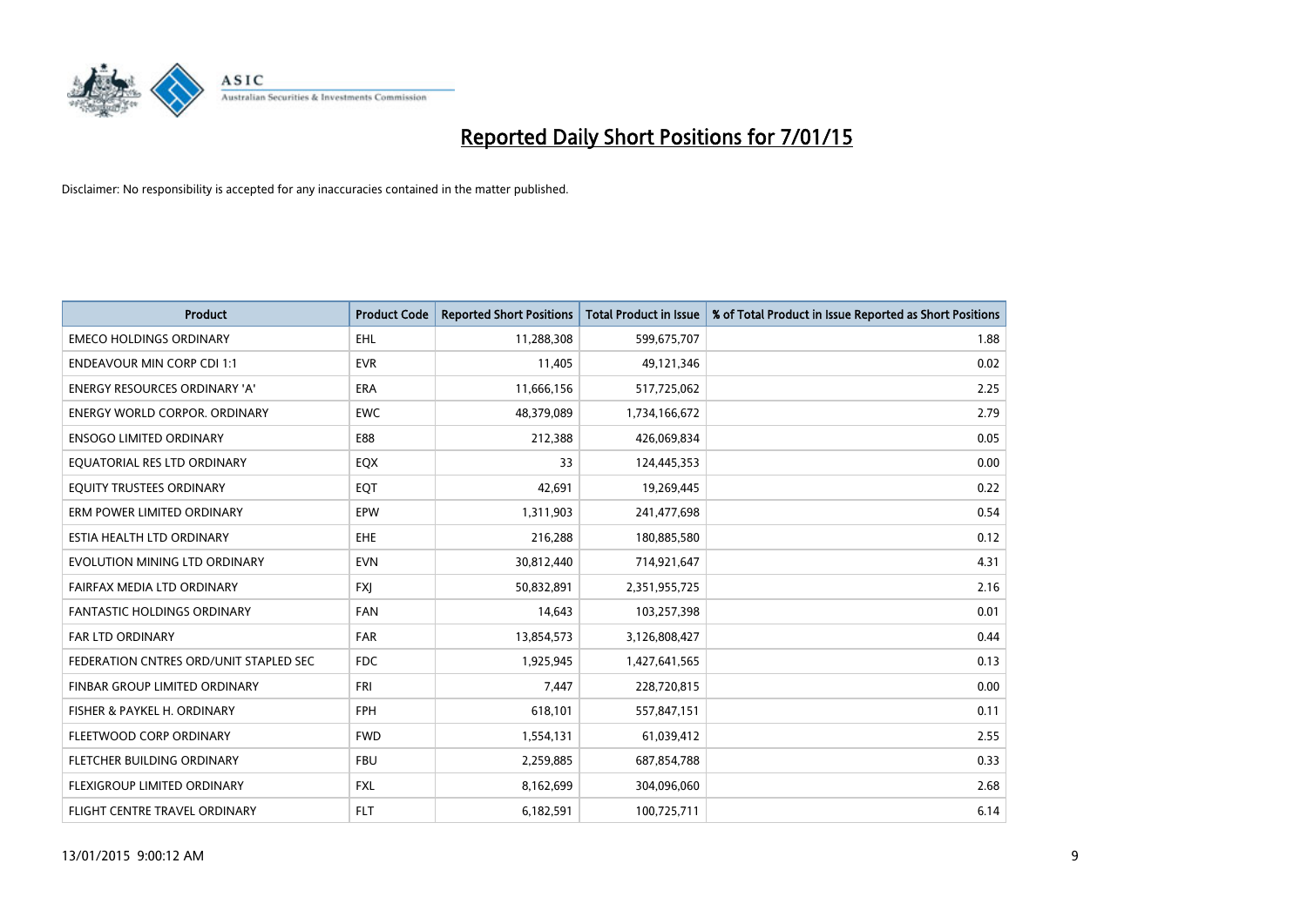

| <b>Product</b>                             | <b>Product Code</b> | <b>Reported Short Positions</b> | <b>Total Product in Issue</b> | % of Total Product in Issue Reported as Short Positions |
|--------------------------------------------|---------------------|---------------------------------|-------------------------------|---------------------------------------------------------|
| <b>FLINDERS MINES LTD ORDINARY</b>         | <b>FMS</b>          | 165,000                         | 2,762,995,689                 | 0.01                                                    |
| FOCUS MINERALS LTD ORDINARY                | <b>FML</b>          | 1,537,221                       | 9,137,375,877                 | 0.02                                                    |
| <b>FOLKESTONE EDU TRUST UNITS</b>          | <b>FET</b>          | 20,111                          | 243,547,032                   | 0.01                                                    |
| FONTERRA SHARE FUND ORDINARY UNITS         | <b>FSF</b>          | 109,403                         | 123,027,274                   | 0.09                                                    |
| <b>FORTESCUE METALS GRP ORDINARY</b>       | <b>FMG</b>          | 279,008,483                     | 3,113,798,151                 | 8.96                                                    |
| FREEDOM FOOD LTD ORDINARY                  | <b>FNP</b>          | 40,793                          | 152,689,663                   | 0.03                                                    |
| <b>FUNTASTIC LIMITED ORDINARY</b>          | <b>FUN</b>          | 370,000                         | 669,869,723                   | 0.06                                                    |
| <b>G.U.D. HOLDINGS ORDINARY</b>            | GUD                 | 2,999,609                       | 70,939,492                    | 4.23                                                    |
| <b>G8 EDUCATION LIMITED ORDINARY</b>       | <b>GEM</b>          | 12,104,023                      | 353,691,630                   | 3.42                                                    |
| <b>GALAXY RESOURCES ORDINARY</b>           | GXY                 | 1,371,021                       | 1,064,622,267                 | 0.13                                                    |
| <b>GBST HOLDINGS ORDINARY</b>              | GBT                 | 10,065                          | 66,561,725                    | 0.02                                                    |
| <b>GDI PROPERTY GRP STAPLED SECURITIES</b> | GDI                 | 299,575                         | 567,575,025                   | 0.05                                                    |
| <b>GENESIS ENERGY LTD ORDINARY</b>         | <b>GNE</b>          | 1,000                           | 1,000,000,000                 | 0.00                                                    |
| <b>GENETIC TECHNOLOGIES ORDINARY</b>       | GTG                 | 3,539,280                       | 848,601,758                   | 0.42                                                    |
| <b>GENTRACK GROUP LTD ORDINARY</b>         | <b>GTK</b>          | 3,000                           | 72,699,510                    | 0.00                                                    |
| <b>GENWORTH MORTGAGE ORDINARY</b>          | <b>GMA</b>          | 14,023,481                      | 650,000,000                   | 2.16                                                    |
| <b>GEODYNAMICS LIMITED ORDINARY</b>        | GDY                 | 819                             | 435,880,130                   | 0.00                                                    |
| <b>GINDALBIE METALS LTD ORDINARY</b>       | <b>GBG</b>          | 31,208,723                      | 1,495,306,811                 | 2.09                                                    |
| <b>GODFREYS GRP LTD ORDINARY</b>           | GFY                 | 419,535                         | 40,298,056                    | 1.04                                                    |
| <b>GOLD ROAD RES LTD ORDINARY</b>          | GOR                 | 1,998,724                       | 594,881,822                   | 0.34                                                    |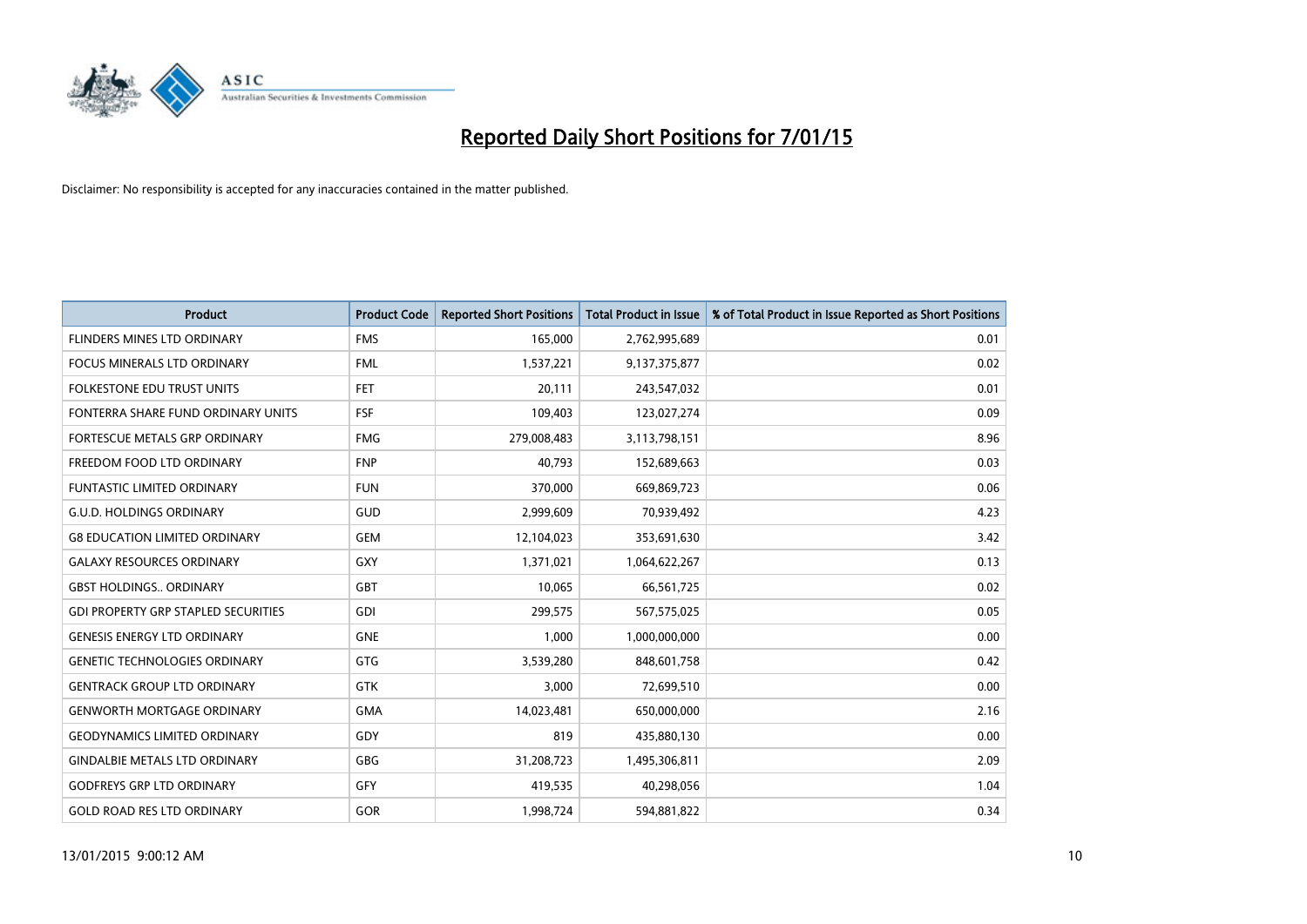

| <b>Product</b>                                   | <b>Product Code</b> | <b>Reported Short Positions</b> | <b>Total Product in Issue</b> | % of Total Product in Issue Reported as Short Positions |
|--------------------------------------------------|---------------------|---------------------------------|-------------------------------|---------------------------------------------------------|
| <b>GOODMAN FIELDER, ORDINARY</b>                 | <b>GFF</b>          | 4,609,756                       | 1,955,559,207                 | 0.24                                                    |
| <b>GOODMAN GROUP STAPLED</b>                     | <b>GMG</b>          | 11,956,087                      | 1,745,460,061                 | 0.68                                                    |
| <b>GPT GROUP STAPLED SEC.</b>                    | GPT                 | 2,533,260                       | 1,685,460,955                 | 0.15                                                    |
| <b>GRAINCORP LIMITED A CLASS ORDINARY</b>        | <b>GNC</b>          | 15,776,266                      | 228,855,628                   | 6.89                                                    |
| <b>GRANGE RESOURCES, ORDINARY</b>                | <b>GRR</b>          | 11,643,316                      | 1,157,097,869                 | 1.01                                                    |
| <b>GREENCROSS LIMITED ORDINARY</b>               | <b>GXL</b>          | 2,560,779                       | 111,447,503                   | 2.30                                                    |
| <b>GREENLAND MIN EN LTD ORDINARY</b>             | GGG                 | 3,685,418                       | 669,389,552                   | 0.55                                                    |
| <b>GREENLAND MIN EN LTD RIGHTS 26-JUN-14</b>     | GGGR                | 3,842                           | 88,685,050                    | 0.00                                                    |
| <b>GROWTHPOINT PROPERTY ORD/UNIT STAPLED SEC</b> | GOZ                 | 686,194                         | 554,602,697                   | 0.12                                                    |
| <b>GRYPHON MINERALS LTD ORDINARY</b>             | GRY                 | 2,107,205                       | 401,185,424                   | 0.53                                                    |
| <b>GUILDFORD COAL LTD ORDINARY</b>               | <b>GUF</b>          | 29,999                          | 917,612,681                   | 0.00                                                    |
| <b>GWA GROUP LTD ORDINARY</b>                    | <b>GWA</b>          | 16,034,149                      | 306,533,770                   | 5.23                                                    |
| HANSEN TECHNOLOGIES ORDINARY                     | <b>HSN</b>          | 14,960                          | 163,214,381                   | 0.01                                                    |
| HARVEY NORMAN ORDINARY                           | <b>HVN</b>          | 44,677,225                      | 1,110,603,911                 | 4.02                                                    |
| HEALTHSCOPE LIMITED. ORDINARY                    | <b>HSO</b>          | 15,000,918                      | 1,732,094,838                 | 0.87                                                    |
| <b>HENDERSON GROUP CDI 1:1</b>                   | HGG                 | 4,285,378                       | 766,858,952                   | 0.56                                                    |
| HFA HOLDINGS LIMITED ORDINARY                    | <b>HFA</b>          | 308                             | 162,147,897                   | 0.00                                                    |
| <b>HIGHLANDS PACIFIC ORDINARY</b>                | <b>HIG</b>          | 3,153                           | 918,694,336                   | 0.00                                                    |
| HILLGROVE RES LTD ORDINARY                       | <b>HGO</b>          | 133,291                         | 147,711,123                   | 0.09                                                    |
| <b>HILLS LTD ORDINARY</b>                        | HIL                 | 1,197,157                       | 231,985,526                   | 0.52                                                    |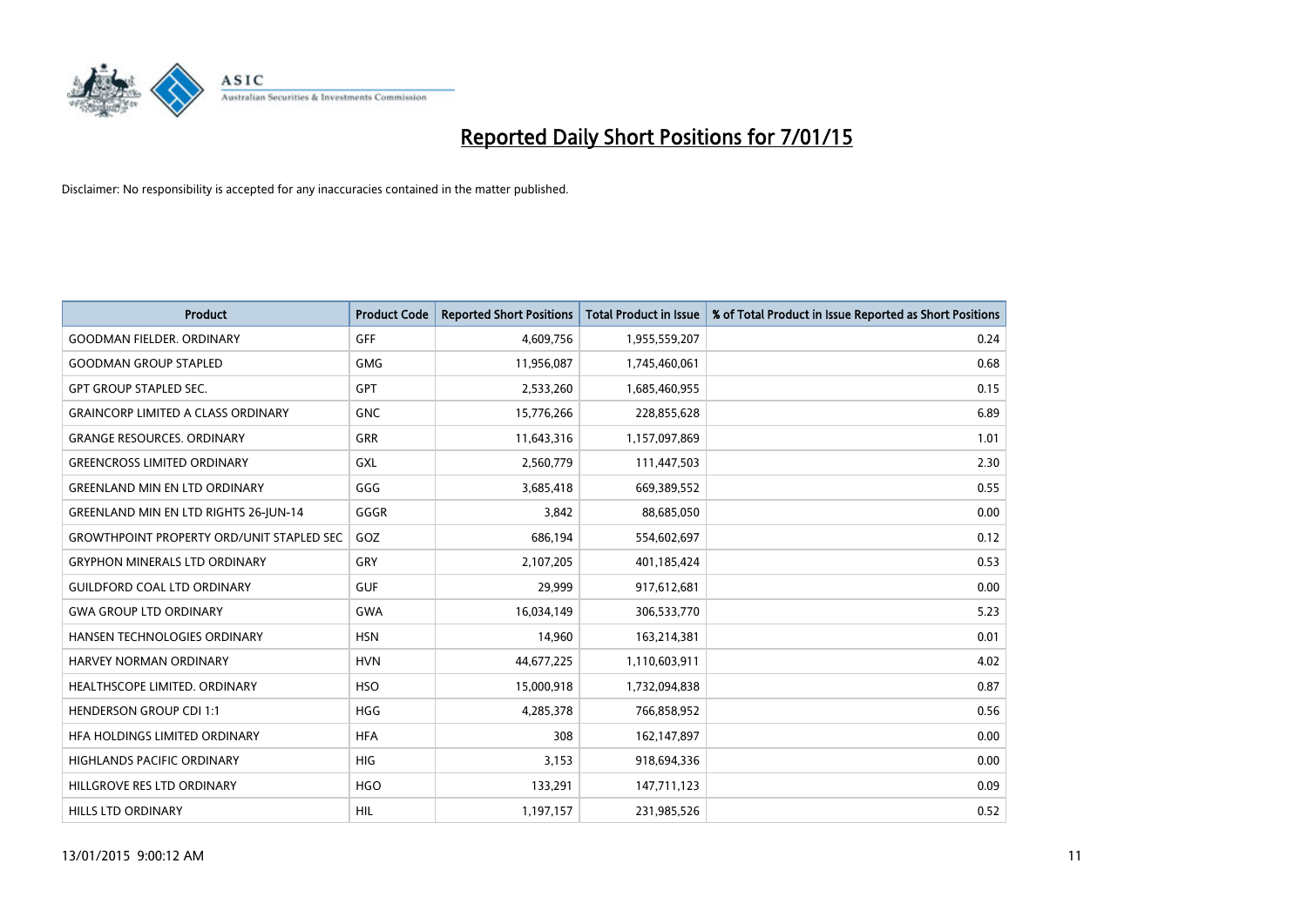

| <b>Product</b>                                | <b>Product Code</b> | <b>Reported Short Positions</b> | <b>Total Product in Issue</b> | % of Total Product in Issue Reported as Short Positions |
|-----------------------------------------------|---------------------|---------------------------------|-------------------------------|---------------------------------------------------------|
| HORIZON OIL LIMITED ORDINARY                  | <b>HZN</b>          | 36,545,675                      | 1,301,981,265                 | 2.81                                                    |
| <b>HOTEL PROPERTY STAPLED</b>                 | <b>HPI</b>          | 64,284                          | 146, 105, 439                 | 0.04                                                    |
| HUON AQUACULTURE GRP ORDINARY                 | <b>HUO</b>          | 905,261                         | 87,337,207                    | 1.04                                                    |
| <b>ICAR ASIA LTD ORDINARY</b>                 | ICO                 | 427,886                         | 217,769,656                   | 0.20                                                    |
| <b>ICON ENERGY LIMITED ORDINARY</b>           | <b>ICN</b>          | 100,000                         | 618,717,503                   | 0.02                                                    |
| <b>IINET LIMITED ORDINARY</b>                 | <b>IIN</b>          | 7,800,999                       | 162,163,526                   | 4.81                                                    |
| <b>ILUKA RESOURCES ORDINARY</b>               | ILU                 | 18,692,521                      | 418,700,517                   | 4.46                                                    |
| <b>IMDEX LIMITED ORDINARY</b>                 | <b>IMD</b>          | 1,999,231                       | 216,203,136                   | 0.92                                                    |
| IMF BENTHAM LTD ORDINARY                      | <b>IMF</b>          | 4,522,957                       | 166,580,957                   | 2.72                                                    |
| <b>IMPEDIMED LIMITED ORDINARY</b>             | <b>IPD</b>          | 4,804                           | 292,942,957                   | 0.00                                                    |
| <b>INCITEC PIVOT ORDINARY</b>                 | IPL                 | 31,448,975                      | 1,675,621,466                 | 1.88                                                    |
| <b>INDEPENDENCE GROUP ORDINARY</b>            | <b>IGO</b>          | 2,013,069                       | 234,256,573                   | 0.86                                                    |
| <b>INDOPHIL RESOURCES ORDINARY</b>            | <b>IRN</b>          | 7,247,216                       | 1,203,146,194                 | 0.60                                                    |
| <b>INDUSTRIA REIT STAPLED</b>                 | <b>IDR</b>          | 412,277                         | 125,000,001                   | 0.33                                                    |
| <b>INFIGEN ENERGY STAPLED SECURITIES</b>      | <b>IFN</b>          | 3,168,276                       | 767,887,581                   | 0.41                                                    |
| <b>INFOMEDIA LTD ORDINARY</b>                 | <b>IFM</b>          | 835,262                         | 307,127,687                   | 0.27                                                    |
| <b>INGENIA GROUP STAPLED SECURITIES</b>       | <b>INA</b>          | 9,747,757                       | 878,851,910                   | 1.11                                                    |
| <b>INSURANCE AUSTRALIA ORDINARY</b>           | IAG                 | 8,037,061                       | 2,341,618,048                 | 0.34                                                    |
| <b>INTREPID MINES ORDINARY</b>                | <b>IAU</b>          | 617,946                         | 369,869,196                   | 0.17                                                    |
| <b>INVESTA OFFICE FUND STAPLED SECURITIES</b> | <b>IOF</b>          | 770,235                         | 614,047,458                   | 0.13                                                    |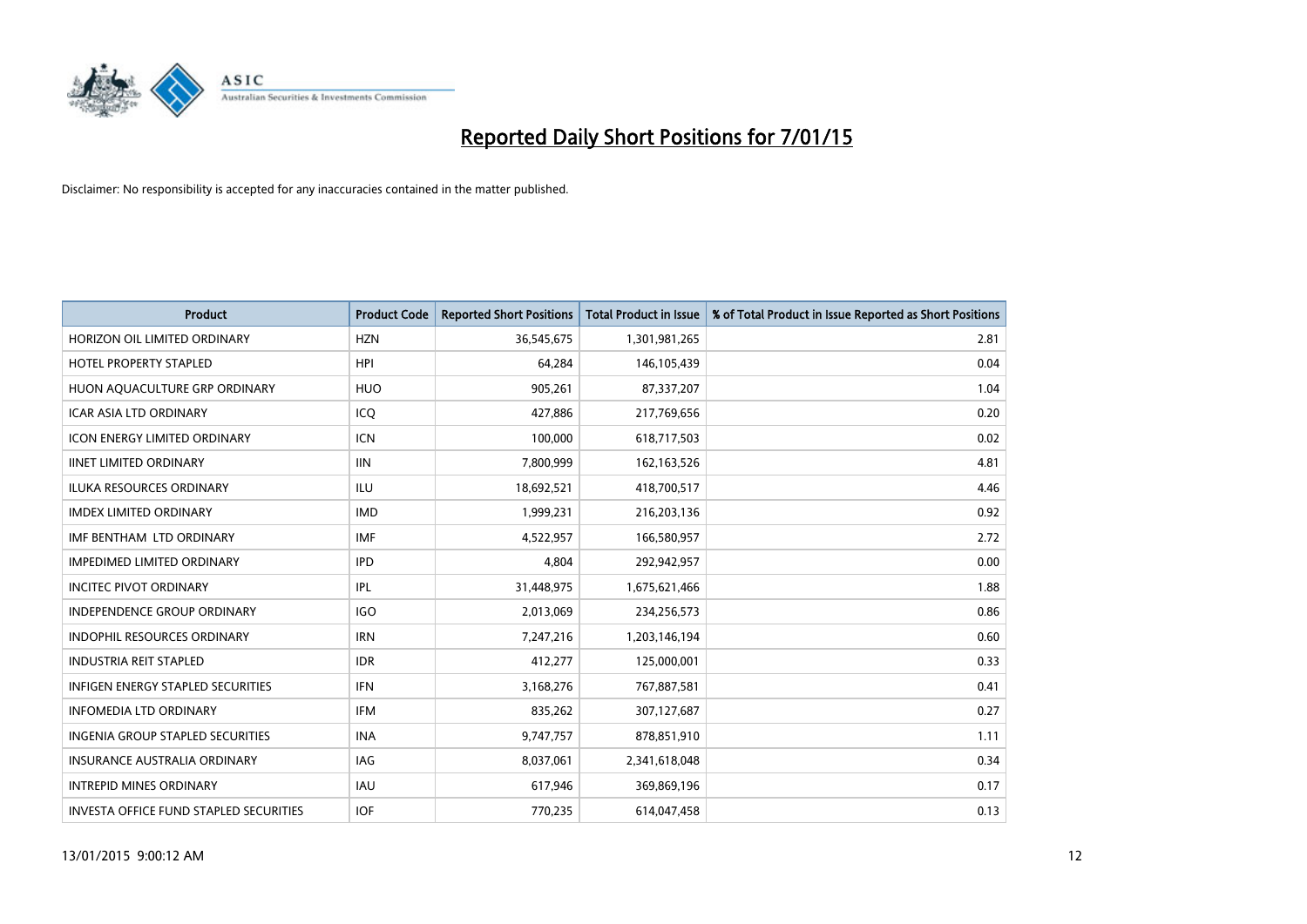

| Product                                         | <b>Product Code</b> | <b>Reported Short Positions</b> | <b>Total Product in Issue</b> | % of Total Product in Issue Reported as Short Positions |
|-------------------------------------------------|---------------------|---------------------------------|-------------------------------|---------------------------------------------------------|
| <b>INVOCARE LIMITED ORDINARY</b>                | <b>IVC</b>          | 3,780,733                       | 110,030,298                   | 3.44                                                    |
| <b>IOOF HOLDINGS LTD ORDINARY</b>               | IFL                 | 13,817,648                      | 300,133,752                   | 4.60                                                    |
| IPH LIMITED ORDINARY                            | <b>IPH</b>          | 548,406                         | 157,559,499                   | 0.35                                                    |
| <b>IPROPERTY GROUP LTD ORDINARY</b>             | <b>IPP</b>          | 2,093,357                       | 186,703,204                   | 1.12                                                    |
| <b>IRESS LIMITED ORDINARY</b>                   | <b>IRE</b>          | 5,774,327                       | 159,097,319                   | 3.63                                                    |
| <b>ISELECT LTD ORDINARY</b>                     | <b>ISU</b>          | 1,292,600                       | 261,489,894                   | 0.49                                                    |
| <b>ISENTIA GROUP LTD ORDINARY</b>               | <b>ISD</b>          | 387,208                         | 200,000,001                   | 0.19                                                    |
| <b>ISENTRIC LTD. ORDINARY</b>                   | ICU                 | 74,064                          | 77,362,962                    | 0.10                                                    |
| <b>JAMES HARDIE INDUST CHESS DEPOSITARY INT</b> | <b>IHX</b>          | 9,573,406                       | 445,229,454                   | 2.15                                                    |
| JAPARA HEALTHCARE LT ORDINARY                   | <b>IHC</b>          | 14,224,762                      | 263,046,592                   | 5.41                                                    |
| <b>JB HI-FI LIMITED ORDINARY</b>                | <b>JBH</b>          | 11,590,946                      | 98,950,309                    | 11.71                                                   |
| KAROON GAS AUSTRALIA ORDINARY                   | <b>KAR</b>          | 18,907,349                      | 250,085,718                   | 7.56                                                    |
| KATHMANDU HOLD LTD ORDINARY                     | <b>KMD</b>          | 5,812,468                       | 201,484,583                   | 2.88                                                    |
| <b>KBL MINING LIMITED ORDINARY</b>              | <b>KBL</b>          | 1,820                           | 396,535,629                   | 0.00                                                    |
| KINGSGATE CONSOLID, ORDINARY                    | <b>KCN</b>          | 20,290,597                      | 223,584,937                   | 9.08                                                    |
| KINGSROSE MINING LTD ORDINARY                   | <b>KRM</b>          | 414,490                         | 358,611,493                   | 0.12                                                    |
| LEIGHTON HOLDINGS ORDINARY                      | LEI                 | 5,851,096                       | 338,503,563                   | 1.73                                                    |
| LEND LEASE GROUP UNIT/ORD STAPLED               | LLC                 | 1,697,452                       | 579,596,726                   | 0.29                                                    |
| LIFESTYLE COMMUNIT. ORDINARY                    | LIC                 | 25,000                          | 101,220,131                   | 0.02                                                    |
| LIQUEFIED NATURAL ORDINARY                      | <b>LNG</b>          | 12,620,007                      | 462,223,201                   | 2.73                                                    |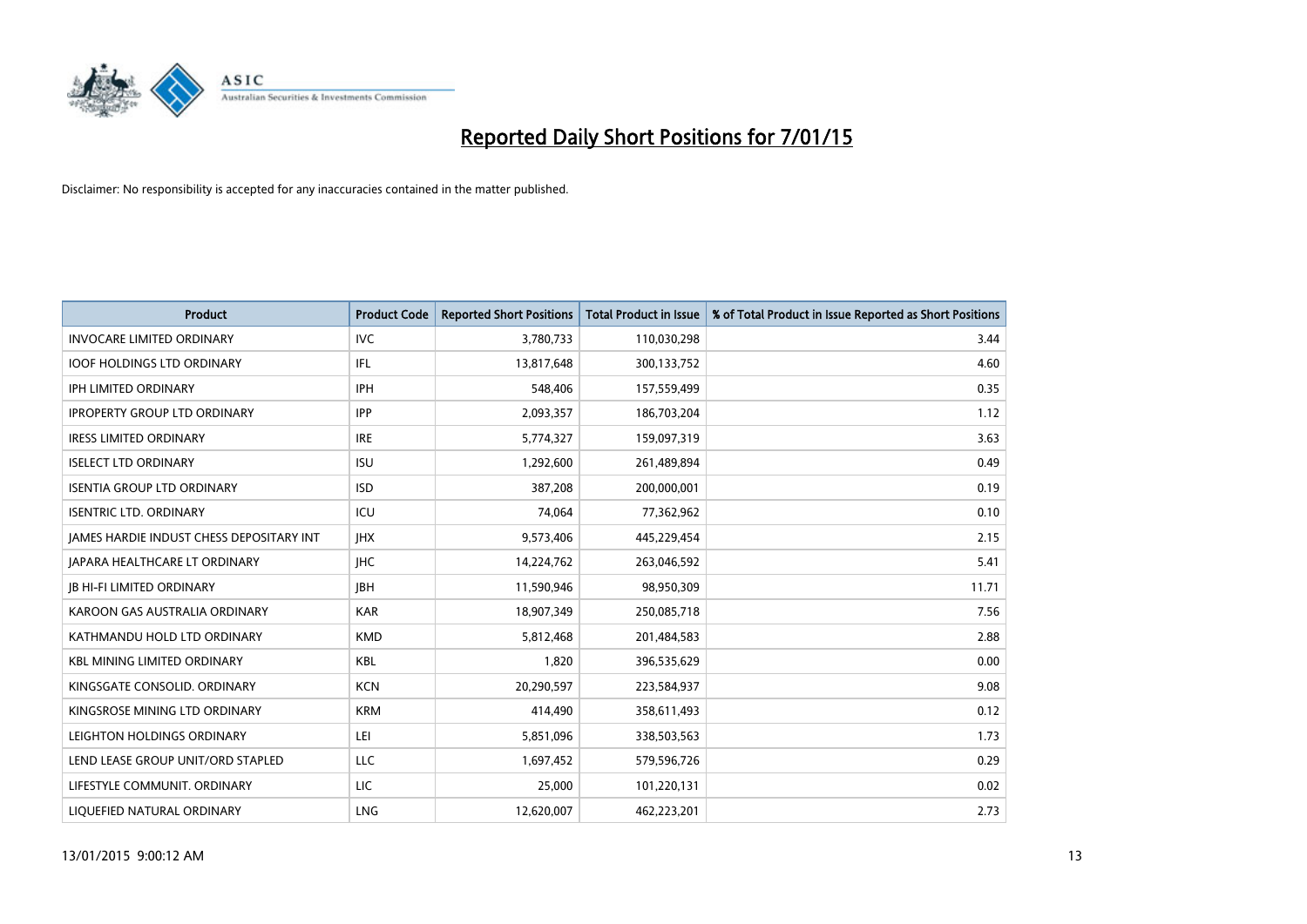

| <b>Product</b>                        | <b>Product Code</b> | <b>Reported Short Positions</b> | <b>Total Product in Issue</b> | % of Total Product in Issue Reported as Short Positions |
|---------------------------------------|---------------------|---------------------------------|-------------------------------|---------------------------------------------------------|
| <b>LOGICAMMS LIMITED ORDINARY</b>     | <b>LCM</b>          | 44,886                          | 71,178,179                    | 0.06                                                    |
| LONESTAR RESO LTD ORDINARY            | LNR                 | 107,183                         | 752,187,211                   | 0.01                                                    |
| LUCAPA DIAMOND LTD ORDINARY           | <b>LOM</b>          | 3,215                           | 181,872,742                   | 0.00                                                    |
| LYNAS CORPORATION ORDINARY            | <b>LYC</b>          | 75,288,458                      | 3,370,955,034                 | 2.23                                                    |
| <b>M2 GRP LTD ORDINARY</b>            | <b>MTU</b>          | 3,061,117                       | 181,905,060                   | 1.68                                                    |
| <b>MACA LIMITED ORDINARY</b>          | <b>MLD</b>          | 452,225                         | 232,676,373                   | 0.19                                                    |
| <b>MACMAHON HOLDINGS ORDINARY</b>     | MAH                 | 2,582,174                       | 1,261,699,966                 | 0.20                                                    |
| MACO ATLAS ROADS GRP ORDINARY STAPLED | <b>MOA</b>          | 12,969,246                      | 511,538,852                   | 2.54                                                    |
| MACQUARIE GROUP LTD ORDINARY          | <b>MOG</b>          | 295,964                         | 324,342,024                   | 0.09                                                    |
| MAGELLAN FIN GRP LTD ORDINARY         | <b>MFG</b>          | 2,059,450                       | 159,818,691                   | 1.29                                                    |
| MANTRA GROUP LTD ORDINARY             | <b>MTR</b>          | 4,407,154                       | 249,471,229                   | 1.77                                                    |
| <b>MATRIX C &amp; E LTD ORDINARY</b>  | <b>MCE</b>          | 2,564,746                       | 94,555,428                    | 2.71                                                    |
| MAVERICK DRILLING ORDINARY            | <b>MAD</b>          | 1,369,026                       | 544,821,602                   | 0.25                                                    |
| <b>MAXITRANS INDUSTRIES ORDINARY</b>  | <b>MXI</b>          | 14,089                          | 185,075,653                   | 0.01                                                    |
| MAYNE PHARMA LTD ORDINARY             | <b>MYX</b>          | 16,803,645                      | 591,881,071                   | 2.84                                                    |
| MCMILLAN SHAKESPEARE ORDINARY         | <b>MMS</b>          | 821,528                         | 77,525,801                    | 1.06                                                    |
| MCPHERSON'S LTD ORDINARY              | <b>MCP</b>          | 10,001                          | 96,684,407                    | 0.01                                                    |
| MEDIBANK PRIVATE LTD ORDINARY         | <b>MPL</b>          | 43,340,806                      | 2,754,003,240                 | 1.57                                                    |
| MEDUSA MINING LTD ORDINARY            | <b>MML</b>          | 9,516,321                       | 207,794,301                   | 4.58                                                    |
| MEO AUSTRALIA LTD ORDINARY            | <b>MEO</b>          | 411,000                         | 750,488,387                   | 0.05                                                    |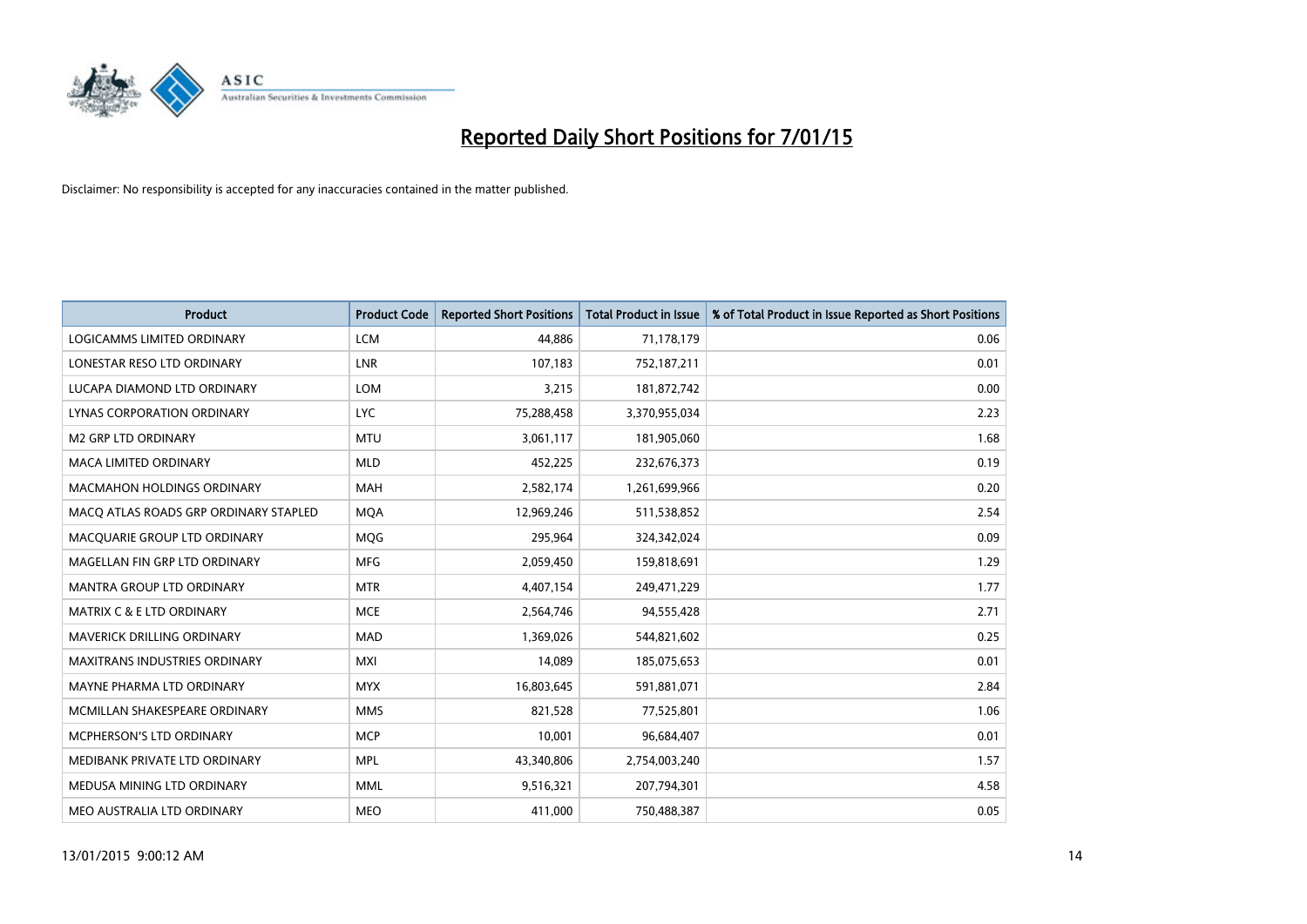

| <b>Product</b>                      | <b>Product Code</b> | <b>Reported Short Positions</b> | <b>Total Product in Issue</b> | % of Total Product in Issue Reported as Short Positions |
|-------------------------------------|---------------------|---------------------------------|-------------------------------|---------------------------------------------------------|
| MERIDIAN ENERGY INSTALMENT RECEIPTS | <b>MEZCA</b>        | 200,000                         | 1,255,413,626                 | 0.02                                                    |
| MESOBLAST LIMITED ORDINARY          | <b>MSB</b>          | 21,830,705                      | 324,201,029                   | 6.73                                                    |
| METALS X LIMITED ORDINARY           | <b>MLX</b>          | 108,098                         | 413,957,186                   | 0.03                                                    |
| METCASH LIMITED ORDINARY            | <b>MTS</b>          | 110,397,451                     | 903,309,574                   | 12.22                                                   |
| METMINCO LIMITED ORDINARY           | <b>MNC</b>          | 32,000                          | 1,855,516,023                 | 0.00                                                    |
| MIGHTY RIVER POWER ORDINARY         | <b>MYT</b>          | 1,758,966                       | 1,400,012,517                 | 0.13                                                    |
| MINCOR RESOURCES NL ORDINARY        | <b>MCR</b>          | 74,340                          | 188,208,274                   | 0.04                                                    |
| MINERAL DEPOSITS ORDINARY           | <b>MDL</b>          | 880,139                         | 103,676,341                   | 0.85                                                    |
| MINERAL RESOURCES, ORDINARY         | <b>MIN</b>          | 15,773,578                      | 187,270,274                   | 8.42                                                    |
| MINT PAYMENTS LTD ORDINARY          | <b>MNW</b>          | 27,180                          | 470,635,552                   | 0.01                                                    |
| MIRABELA NICKEL LTD ORDINARY        | <b>MBN</b>          | 2,012,293                       | 929,710,216                   | 0.22                                                    |
| MIRVAC GROUP STAPLED SECURITIES     | <b>MGR</b>          | 12,476,468                      | 3,697,197,370                 | 0.34                                                    |
| MMAOFFSHOR ORDINARY                 | <b>MRM</b>          | 22,788,322                      | 368,666,221                   | 6.18                                                    |
| MOLOPO ENERGY LTD ORDINARY          | <b>MPO</b>          | 30,833                          | 248,705,730                   | 0.01                                                    |
| MONADELPHOUS GROUP ORDINARY         | <b>MND</b>          | 7,593,029                       | 92,998,380                    | 8.16                                                    |
| MONASH IVF GROUP LTD ORDINARY       | MVF                 | 688,778                         | 231,081,089                   | 0.30                                                    |
| MORTGAGE CHOICE LTD ORDINARY        | MOC                 | 20,674                          | 124,216,248                   | 0.02                                                    |
| <b>MOUNT GIBSON IRON ORDINARY</b>   | <b>MGX</b>          | 56,877,022                      | 1,090,805,085                 | 5.21                                                    |
| MULTIPLEX SITES SITES               | <b>MXUPA</b>        | 2,133                           | 4,500,000                     | 0.05                                                    |
| MYER HOLDINGS LTD ORDINARY          | <b>MYR</b>          | 99,083,096                      | 585,689,551                   | 16.92                                                   |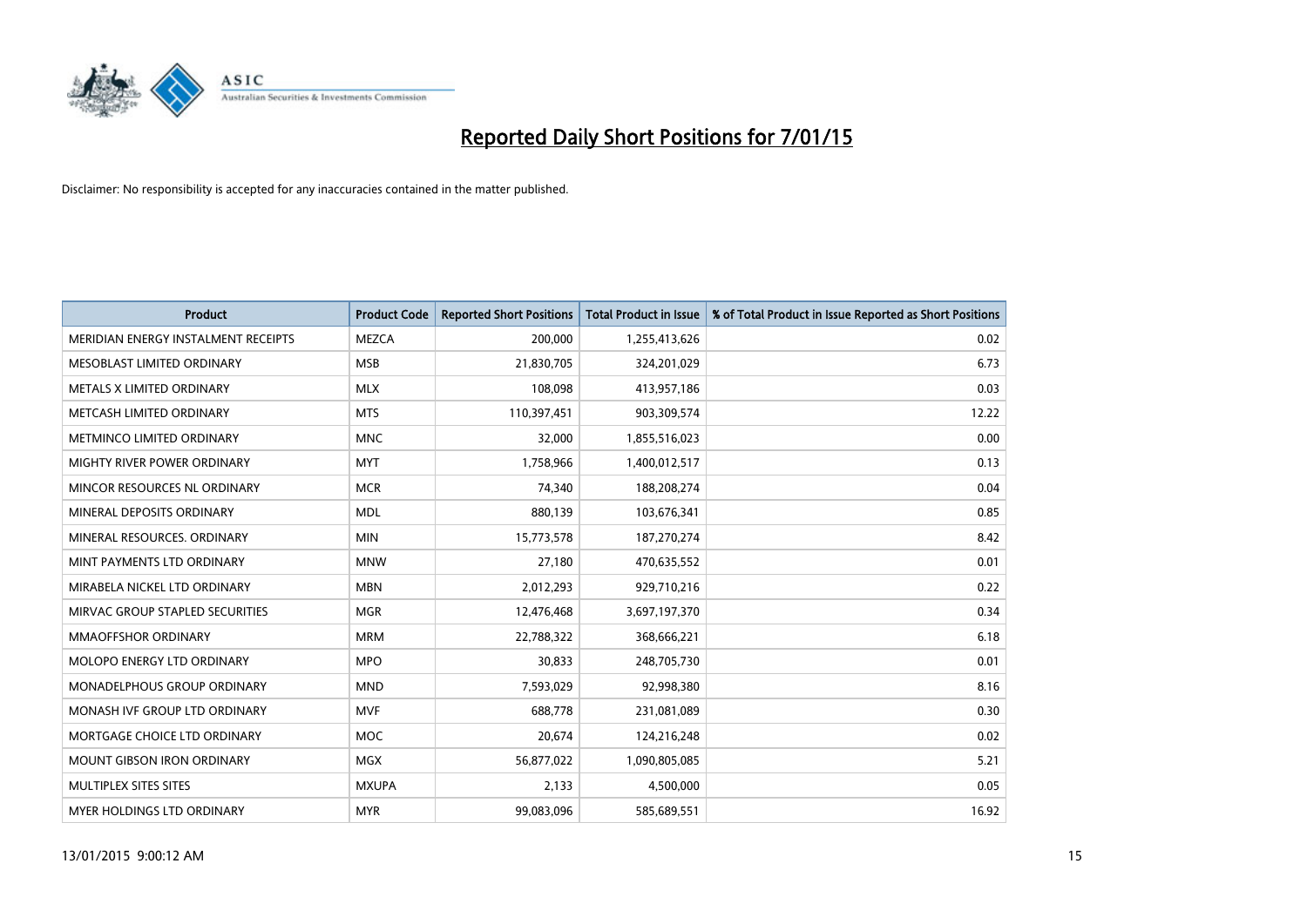

| <b>Product</b>                  | <b>Product Code</b> | <b>Reported Short Positions</b> | <b>Total Product in Issue</b> | % of Total Product in Issue Reported as Short Positions |
|---------------------------------|---------------------|---------------------------------|-------------------------------|---------------------------------------------------------|
| <b>MYSTATE LIMITED ORDINARY</b> | <b>MYS</b>          | 6,106                           | 87,283,417                    | 0.01                                                    |
| NANOSONICS LIMITED ORDINARY     | <b>NAN</b>          | 2,514,972                       | 264,362,826                   | 0.95                                                    |
| NATIONAL AUST. BANK ORDINARY    | <b>NAB</b>          | 12,851,498                      | 2,419,353,823                 | 0.53                                                    |
| NATIONAL STORAGE STAPLED        | <b>NSR</b>          | 1,815,684                       | 295,631,660                   | 0.61                                                    |
| NAVITAS LIMITED ORDINARY        | <b>NVT</b>          | 2,819,099                       | 376,037,813                   | 0.75                                                    |
| NEARMAP LTD ORDINARY            | <b>NEA</b>          | 2,067,042                       | 348,196,101                   | 0.59                                                    |
| NEOMETALS LTD ORDINARY          | <b>NMT</b>          | 2,000                           | 499,453,895                   | 0.00                                                    |
| NEON ENERGY LIMITED ORDINARY    | <b>NEN</b>          | 13,245                          | 553,037,848                   | 0.00                                                    |
| NEW HOPE CORPORATION ORDINARY   | <b>NHC</b>          | 1,357,558                       | 830,999,449                   | 0.16                                                    |
| NEWCREST MINING ORDINARY        | <b>NCM</b>          | 7,510,598                       | 766,510,971                   | 0.98                                                    |
| NEWS CORP A NON-VOTING CDI      | <b>NWSLV</b>        | 39,038                          | 2,852,304                     | 1.37                                                    |
| NEWS CORP B VOTING CDI          | <b>NWS</b>          | 2,292,488                       | 37,331,492                    | 6.14                                                    |
| NEWSAT LIMITED ORDINARY         | <b>NWT</b>          | 6,493,051                       | 643,574,841                   | 1.01                                                    |
| NEXTDC LIMITED ORDINARY         | <b>NXT</b>          | 17,267,483                      | 193,154,486                   | 8.94                                                    |
| NEXUS ENERGY LIMITED ORDINARY   | <b>NXS</b>          | 142,159                         | 1,330,219,459                 | 0.01                                                    |
| NIB HOLDINGS LIMITED ORDINARY   | <b>NHF</b>          | 2,085,931                       | 439,004,182                   | 0.48                                                    |
| NINE ENTERTAINMENT ORDINARY     | <b>NEC</b>          | 16,742,422                      | 940,295,023                   | 1.78                                                    |
| NOBLE MINERAL RES ORDINARY      | <b>NMG</b>          | 2,365,726                       | 666,397,952                   | 0.36                                                    |
| NORTHERN IRON LTD ORDINARY      | <b>NFE</b>          | 11,392                          | 484,405,314                   | 0.00                                                    |
| NORTHERN STAR ORDINARY          | <b>NST</b>          | 15,332,548                      | 592,256,718                   | 2.59                                                    |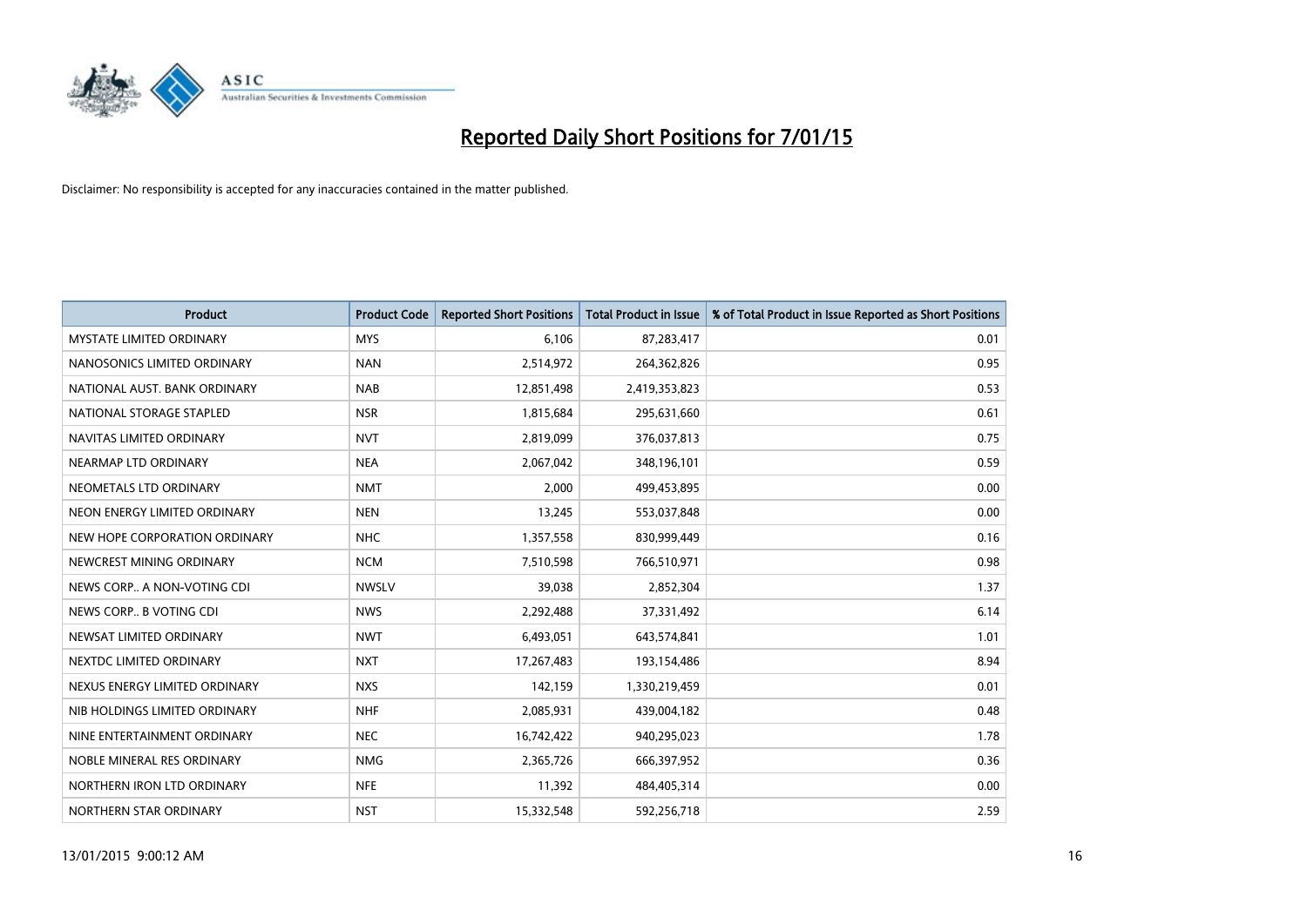

| <b>Product</b>                         | <b>Product Code</b> | <b>Reported Short Positions</b> | <b>Total Product in Issue</b> | % of Total Product in Issue Reported as Short Positions |
|----------------------------------------|---------------------|---------------------------------|-------------------------------|---------------------------------------------------------|
| NOVION PROPERTY GRP STAPLED SECURITIES | <b>NVN</b>          | 17, 173, 132                    | 3,050,627,717                 | 0.56                                                    |
| NRW HOLDINGS LIMITED ORDINARY          | <b>NWH</b>          | 15,377,059                      | 278,888,011                   | 5.51                                                    |
| NUFARM LIMITED ORDINARY                | <b>NUF</b>          | 7,531,596                       | 264,948,132                   | 2.84                                                    |
| NUPLEX INDUSTRIES ORDINARY             | <b>NPX</b>          | 1.000                           | 198,125,827                   | 0.00                                                    |
| OCEANAGOLD CORP. CHESS DEPOSITARY INT  | <b>OGC</b>          | 1,630,711                       | 301,520,186                   | 0.54                                                    |
| OIL SEARCH LTD ORDINARY                | OSH                 | 22,499,980                      | 1,522,692,587                 | 1.48                                                    |
| OM HOLDINGS LIMITED ORDINARY           | OMH                 | 58,082                          | 733,423,337                   | 0.01                                                    |
| OOH!MEDIA LIMITED ORDINARY             | <b>OML</b>          | 617,955                         | 149,882,534                   | 0.41                                                    |
| ORICA LIMITED ORDINARY                 | ORI                 | 25,219,439                      | 372,743,291                   | 6.77                                                    |
| ORIGIN ENERGY ORDINARY                 | ORG                 | 9,390,041                       | 1,106,310,149                 | 0.85                                                    |
| OROCOBRE LIMITED ORDINARY              | <b>ORE</b>          | 2,993,930                       | 132,041,911                   | 2.27                                                    |
| ORORA LIMITED ORDINARY                 | <b>ORA</b>          | 2,262,346                       | 1,206,684,923                 | 0.19                                                    |
| OROTONGROUP LIMITED ORDINARY           | <b>ORL</b>          | 450,683                         | 40,880,902                    | 1.10                                                    |
| OZ MINERALS ORDINARY                   | OZL                 | 6,364,623                       | 303,470,022                   | 2.10                                                    |
| OZFOREX GROUP LTD ORDINARY             | <b>OFX</b>          | 8,596,674                       | 240,000,000                   | 3.58                                                    |
| PACIFIC BRANDS ORDINARY                | <b>PBG</b>          | 82,674,954                      | 917,226,291                   | 9.01                                                    |
| PACT GROUP HLDGS LTD ORDINARY          | PGH                 | 1,721,809                       | 294,145,019                   | 0.59                                                    |
| PALADIN ENERGY LTD ORDINARY            | <b>PDN</b>          | 76,421,803                      | 1,666,927,668                 | 4.58                                                    |
| PANAUST LIMITED ORDINARY               | <b>PNA</b>          | 932,169                         | 636,599,496                   | 0.15                                                    |
| PANORAMIC RESOURCES ORDINARY           | PAN                 | 998,149                         | 322,275,824                   | 0.31                                                    |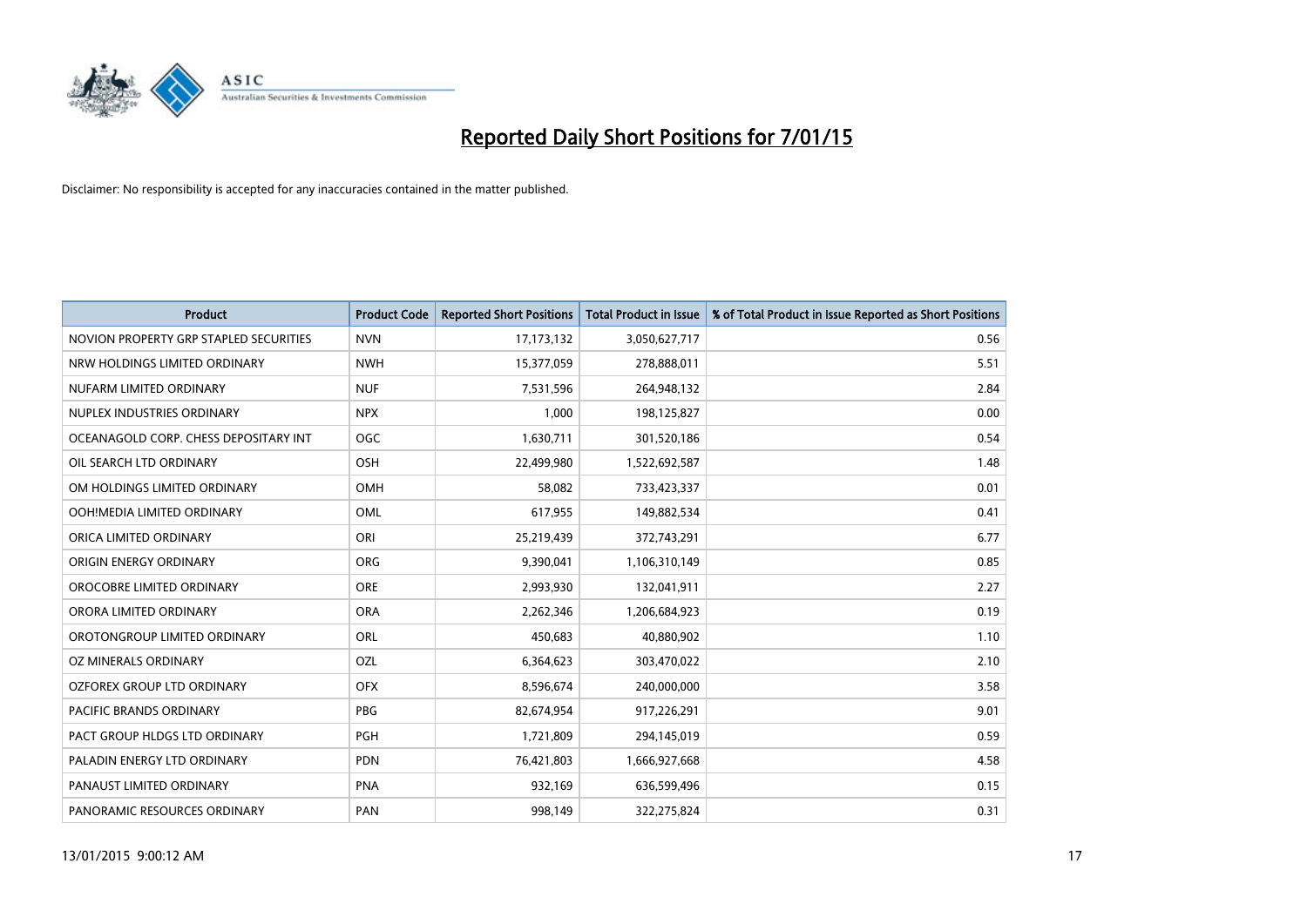

| <b>Product</b>                        | <b>Product Code</b> | <b>Reported Short Positions</b> | <b>Total Product in Issue</b> | % of Total Product in Issue Reported as Short Positions |
|---------------------------------------|---------------------|---------------------------------|-------------------------------|---------------------------------------------------------|
| PANTERRA GOLD LTD ORDINARY            | PGI                 | 1                               | 847,615,609                   | 0.00                                                    |
| PAPERLINX LIMITED ORDINARY            | <b>PPX</b>          | 57,743                          | 665, 181, 261                 | 0.01                                                    |
| PATTIES FOODS LTD ORDINARY            | PFL                 | 9,001                           | 139,234,153                   | 0.01                                                    |
| PEET LIMITED ORDINARY                 | <b>PPC</b>          | 49,758                          | 484,853,684                   | 0.01                                                    |
| PENINSULA ENERGY LTD RIGHTS 16-JAN-15 | <b>PENR</b>         | 2,460,000                       | 2,632,004,431                 | 0.09                                                    |
| PERPETUAL LIMITED ORDINARY            | <b>PPT</b>          | 1,196,875                       | 46,574,426                    | 2.57                                                    |
| PERSEUS MINING LTD ORDINARY           | PRU                 | 19,543,633                      | 526,656,401                   | 3.71                                                    |
| PHARMAXIS LTD ORDINARY                | <b>PXS</b>          | 8,777                           | 310,265,349                   | 0.00                                                    |
| PHOSPHAGENICS LTD. ORDINARY           | <b>POH</b>          | 43.750                          | 1,261,965,957                 | 0.00                                                    |
| PLATINUM ASSET ORDINARY               | <b>PTM</b>          | 1,866,703                       | 581,895,380                   | 0.32                                                    |
| PLATINUM AUSTRALIA ORDINARY           | <b>PLA</b>          | 836,127                         | 504,968,043                   | 0.17                                                    |
| PMP LIMITED ORDINARY                  | <b>PMP</b>          | 27,581                          | 323,781,124                   | 0.01                                                    |
| POSEIDON NICK LTD ORDINARY            | <b>POS</b>          | 1,903,830                       | 680,250,810                   | 0.28                                                    |
| PRANA BIOTECHNOLOGY ORDINARY          | <b>PBT</b>          | 2,268,732                       | 488,936,960                   | 0.46                                                    |
| PREMIER INVESTMENTS ORDINARY          | <b>PMV</b>          | 907,997                         | 155,900,075                   | 0.58                                                    |
| PRIMARY HEALTH CARE ORDINARY          | <b>PRY</b>          | 30,584,228                      | 512,130,550                   | 5.97                                                    |
| PRIME MEDIA GRP LTD ORDINARY          | PRT                 | 1,031,822                       | 366,330,303                   | 0.28                                                    |
| PROGRAMMED ORDINARY                   | <b>PRG</b>          | 879,800                         | 118,651,911                   | 0.74                                                    |
| PROMESA LIMITED ORDINARY              | <b>PRA</b>          | 1,484,428                       | 384,412,465                   | 0.39                                                    |
| PURA VIDA ENERGY NL ORDINARY          | <b>PVD</b>          | 232,517                         | 131,730,698                   | 0.18                                                    |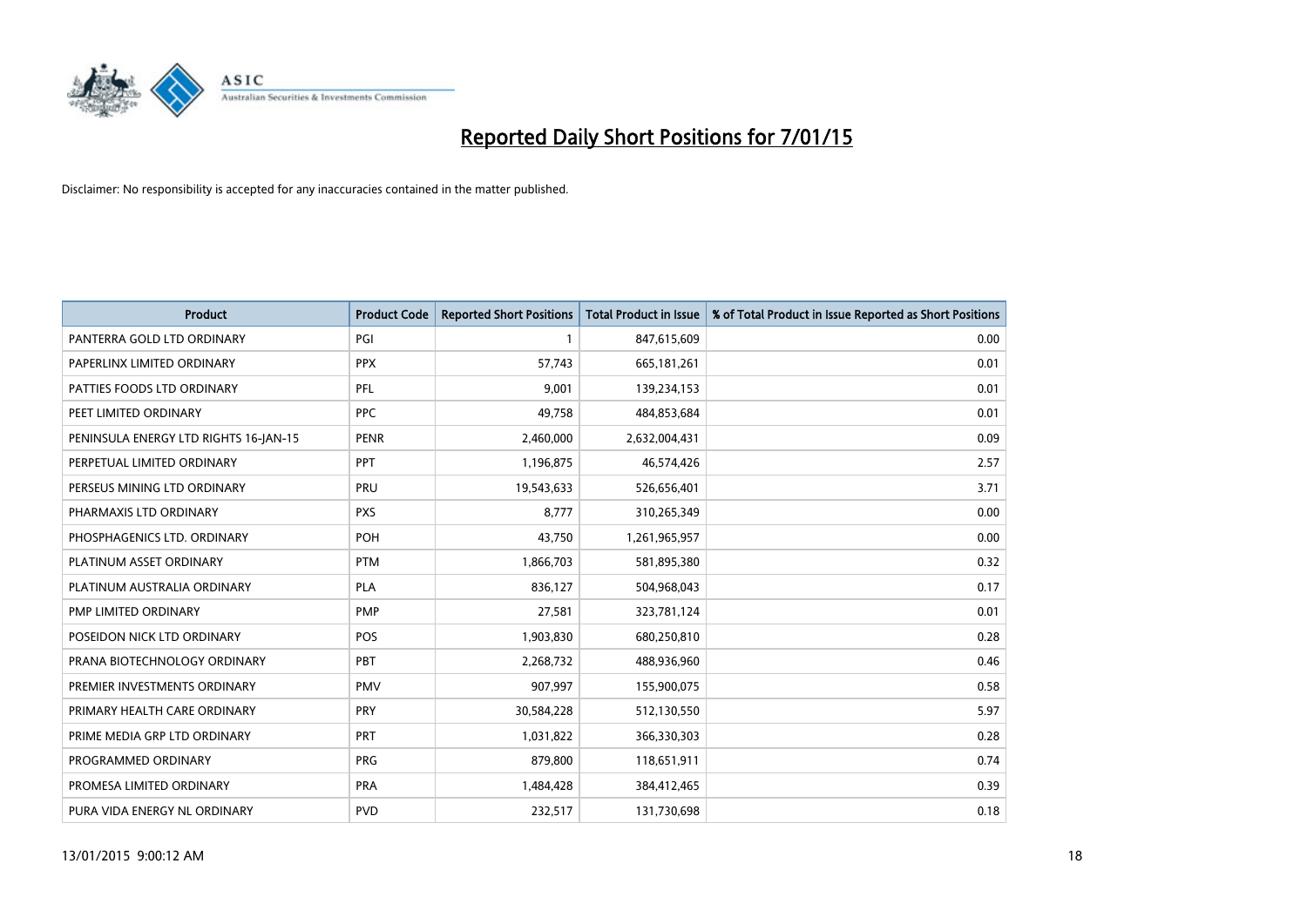

| <b>Product</b>                      | <b>Product Code</b> | <b>Reported Short Positions</b> | <b>Total Product in Issue</b> | % of Total Product in Issue Reported as Short Positions |
|-------------------------------------|---------------------|---------------------------------|-------------------------------|---------------------------------------------------------|
| <b>QANTAS AIRWAYS ORDINARY</b>      | QAN                 | 2,018,201                       | 2,196,330,250                 | 0.09                                                    |
| OBE INSURANCE GROUP ORDINARY        | OBE                 | 14,808,386                      | 1,364,945,301                 | 1.08                                                    |
| <b>QUBE HOLDINGS LTD ORDINARY</b>   | <b>QUB</b>          | 3,003,745                       | 1,054,428,076                 | 0.28                                                    |
| RAMSAY HEALTH CARE ORDINARY         | <b>RHC</b>          | 438,145                         | 202,081,252                   | 0.22                                                    |
| <b>RCG CORPORATION LTD ORDINARY</b> | <b>RCG</b>          | 358,739                         | 263,808,625                   | 0.14                                                    |
| <b>RCR TOMLINSON ORDINARY</b>       | <b>RCR</b>          | 784,954                         | 139,000,806                   | 0.56                                                    |
| <b>REA GROUP ORDINARY</b>           | <b>REA</b>          | 1,285,816                       | 131,714,699                   | 0.98                                                    |
| RECALL HOLDINGS LTD ORDINARY        | <b>REC</b>          | 1,033,730                       | 313,674,711                   | 0.33                                                    |
| RECKON LIMITED ORDINARY             | <b>RKN</b>          | 1,435,732                       | 112,084,762                   | 1.28                                                    |
| <b>RED 5 LIMITED ORDINARY</b>       | <b>RED</b>          | 174,740                         | 759,451,008                   | 0.02                                                    |
| <b>RED FORK ENERGY ORDINARY</b>     | <b>RFE</b>          | 112,160                         | 501,051,719                   | 0.02                                                    |
| REDBANK ENERGY LTD ORDINARY         | AEJ                 | 13                              | 786,287                       | 0.00                                                    |
| REECE AUSTRALIA LTD. ORDINARY       | <b>REH</b>          | 4                               | 99,600,000                    | 0.00                                                    |
| REGIONAL EXPRESS ORDINARY           | <b>REX</b>          | 46.456                          | 110,154,375                   | 0.04                                                    |
| REGIS HEALTHCARE LTD ORDINARY       | <b>REG</b>          | 992,484                         | 300, 345, 797                 | 0.33                                                    |
| <b>REGIS RESOURCES ORDINARY</b>     | <b>RRL</b>          | 51,895,787                      | 499,781,595                   | 10.38                                                   |
| RESMED INC CDI 10:1                 | <b>RMD</b>          | 31,101,443                      | 1,397,522,030                 | 2.23                                                    |
| RESOLUTE MINING ORDINARY            | <b>RSG</b>          | 5,012,950                       | 641,189,223                   | 0.78                                                    |
| <b>RESOURCE GENERATION ORDINARY</b> | <b>RES</b>          | 1,220                           | 581,380,338                   | 0.00                                                    |
| RETAIL FOOD GROUP ORDINARY          | <b>RFG</b>          | 4,225,874                       | 159,386,728                   | 2.65                                                    |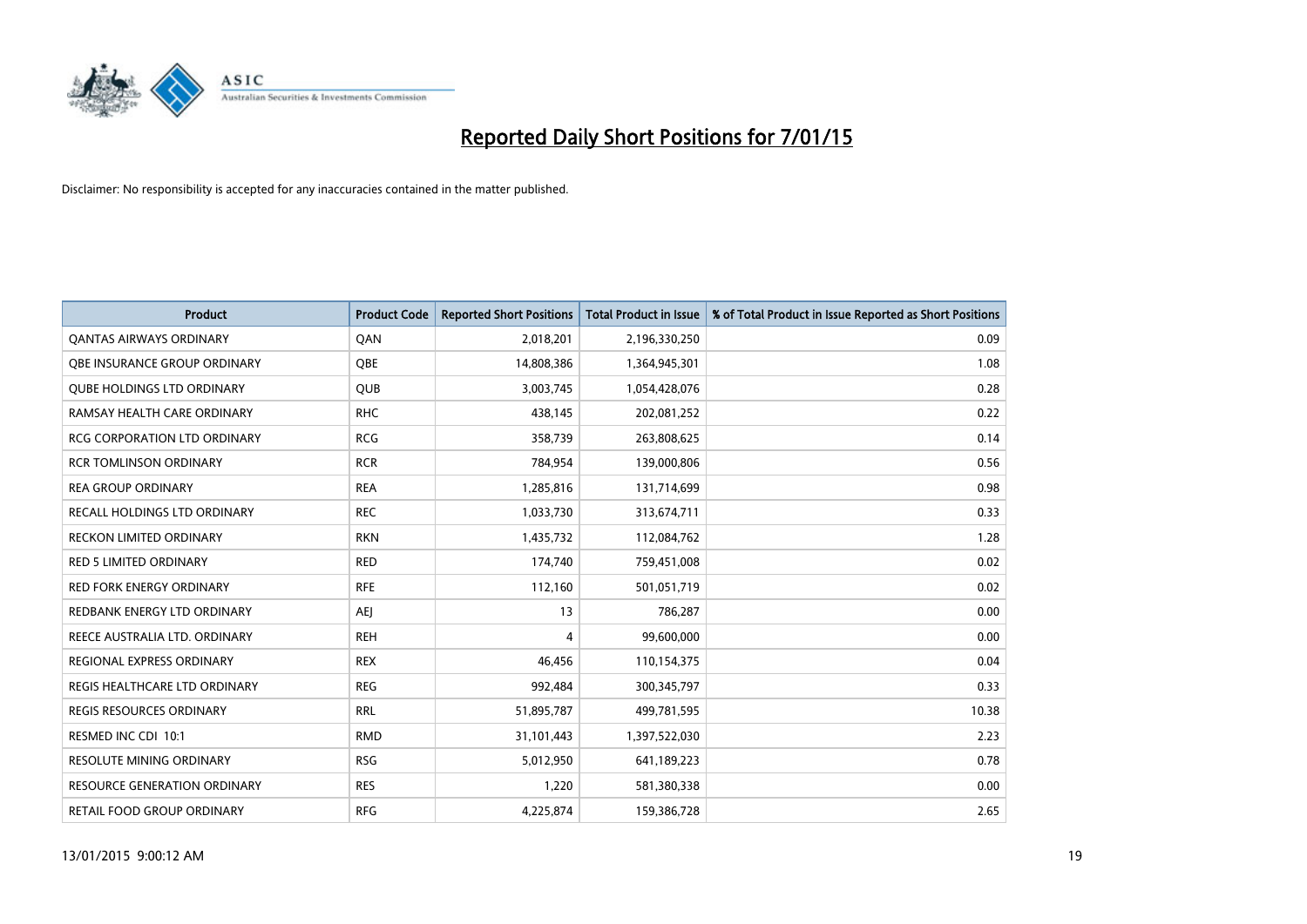

| <b>Product</b>                        | <b>Product Code</b> | <b>Reported Short Positions</b> | <b>Total Product in Issue</b> | % of Total Product in Issue Reported as Short Positions |
|---------------------------------------|---------------------|---------------------------------|-------------------------------|---------------------------------------------------------|
| REX MINERALS LIMITED ORDINARY         | <b>RXM</b>          | 845,602                         | 220,519,784                   | 0.38                                                    |
| RHINOMED LTD ORDINARY                 | <b>RNO</b>          | 3,800                           | 539,438,635                   | 0.00                                                    |
| RIO TINTO LIMITED ORDINARY            | <b>RIO</b>          | 3,742,191                       | 435,758,720                   | 0.86                                                    |
| ROC OIL COMPANY ORDINARY              | <b>ROC</b>          | 338,957                         | 687,618,400                   | 0.05                                                    |
| <b>ROX RESOURCES ORDINARY</b>         | <b>RXL</b>          | 5,523,255                       | 849,673,095                   | 0.65                                                    |
| ROYAL WOLF HOLDINGS ORDINARY          | <b>RWH</b>          | 191,790                         | 100,387,052                   | 0.19                                                    |
| RUMBLE RES LIMITED ORDINARY           | <b>RTR</b>          | 300,000                         | 150,151,143                   | 0.20                                                    |
| SAI GLOBAL LIMITED ORDINARY           | SAI                 | 834,077                         | 211,761,727                   | 0.39                                                    |
| SALMAT LIMITED ORDINARY               | <b>SLM</b>          | 102,031                         | 159,812,799                   | 0.06                                                    |
| SAMSON OIL & GAS LTD ORDINARY         | <b>SSN</b>          | 4,123,700                       | 2,837,782,022                 | 0.15                                                    |
| SANDFIRE RESOURCES ORDINARY           | <b>SFR</b>          | 2,691,412                       | 155,950,968                   | 1.73                                                    |
| SANTOS LTD ORDINARY                   | <b>STO</b>          | 9,472,682                       | 982,305,081                   | 0.96                                                    |
| SARACEN MINERAL ORDINARY              | SAR                 | 2,994,232                       | 792,784,738                   | 0.38                                                    |
| SCA PROPERTY GROUP STAPLED SECURITIES | <b>SCP</b>          | 21,558,551                      | 648,628,320                   | 3.32                                                    |
| <b>SCENTRE GRP STAPLED</b>            | SCG                 | 11,536,193                      | 5,324,296,678                 | 0.22                                                    |
| SEDGMAN LIMITED ORDINARY              | SDM                 | 1,128,550                       | 227,059,277                   | 0.50                                                    |
| SEEK LIMITED ORDINARY                 | <b>SEK</b>          | 9,179,213                       | 342,622,917                   | 2.68                                                    |
| SELECT HARVESTS ORDINARY              | <b>SHV</b>          | 1,128,967                       | 70,940,874                    | 1.59                                                    |
| SENEX ENERGY LIMITED ORDINARY         | <b>SXY</b>          | 85,845,413                      | 1,149,657,377                 | 7.47                                                    |
| SERVICE STREAM ORDINARY               | <b>SSM</b>          | 30                              | 386,389,873                   | 0.00                                                    |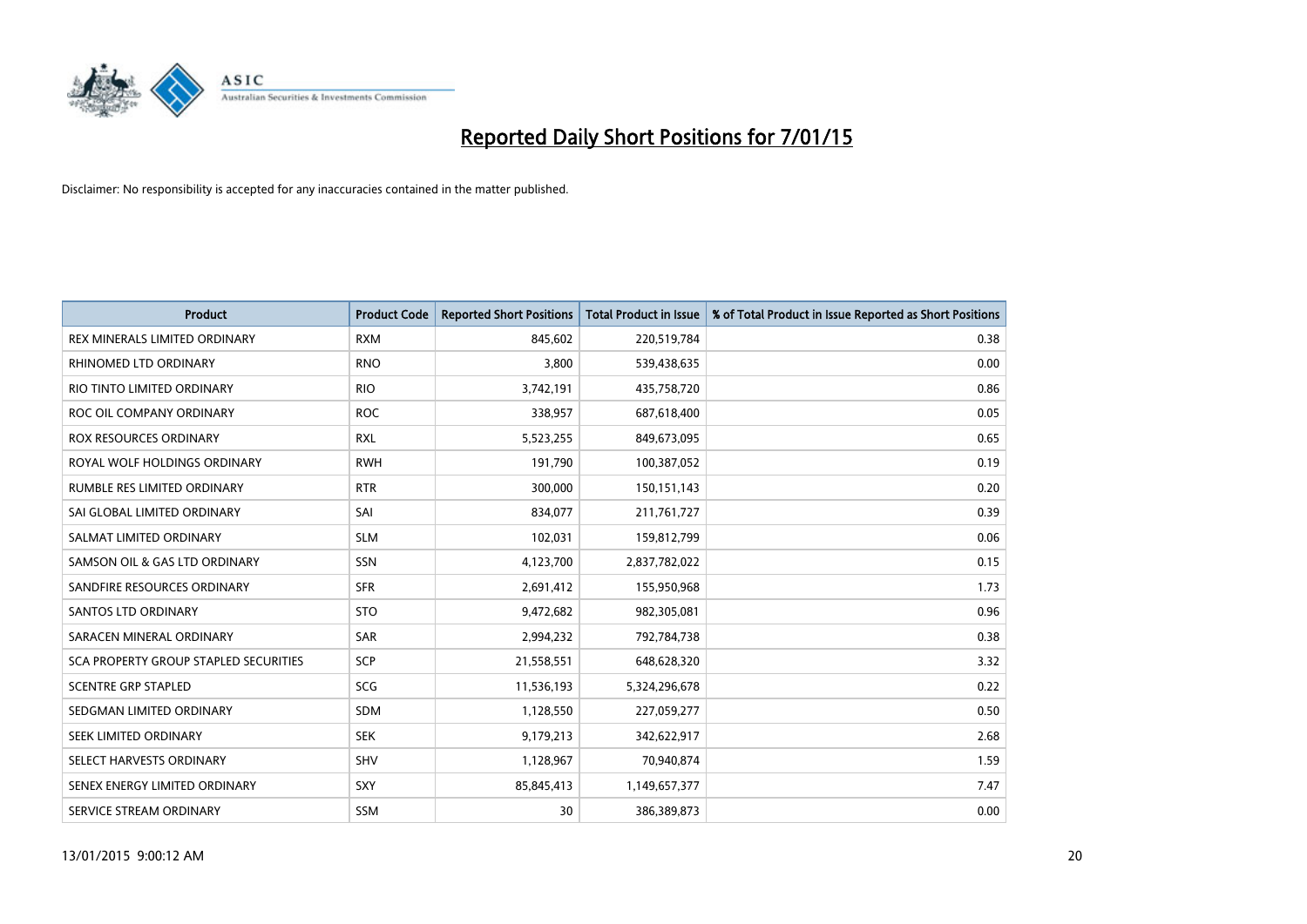

| <b>Product</b>                           | <b>Product Code</b> | <b>Reported Short Positions</b> | <b>Total Product in Issue</b> | % of Total Product in Issue Reported as Short Positions |
|------------------------------------------|---------------------|---------------------------------|-------------------------------|---------------------------------------------------------|
| SEVEN GROUP HOLDINGS ORDINARY            | <b>SVW</b>          | 8,924,929                       | 296,260,281                   | 3.01                                                    |
| SEVEN WEST MEDIA LTD ORDINARY            | <b>SWM</b>          | 6,844,711                       | 999,160,872                   | 0.69                                                    |
| SEYMOUR WHYTE LTD ORDINARY               | SWL                 | 52,507                          | 87,647,595                    | 0.06                                                    |
| SG FLEET GROUP LTD ORDINARY              | SGF                 | 539,607                         | 242,691,826                   | 0.22                                                    |
| SHINE CORPORATE ORDINARY                 | SHJ                 | 60,721                          | 172,400,081                   | 0.04                                                    |
| SIGMA PHARMACEUTICAL ORDINARY            | <b>SIP</b>          | 21,574,394                      | 1,108,086,575                 | 1.95                                                    |
| SILEX SYSTEMS ORDINARY                   | <b>SLX</b>          | 7,259,505                       | 170,467,339                   | 4.26                                                    |
| SILVER CHEF LIMITED ORDINARY             | SIV                 | 4,350                           | 29,640,865                    | 0.01                                                    |
| SILVER LAKE RESOURCE ORDINARY            | <b>SLR</b>          | 18,234,653                      | 503,233,971                   | 3.62                                                    |
| SIMONDS GRP LTD ORDINARY                 | <b>SIO</b>          | 656,557                         | 151,412,268                   | 0.43                                                    |
| SIMS METAL MGMT LTD ORDINARY             | SGM                 | 15,509,210                      | 204,691,883                   | 7.58                                                    |
| SINGAPORE TELECOMM. CHESS DEPOSITARY INT | SGT                 | 1,113,038                       | 124,214,351                   | 0.90                                                    |
| SINO GAS ENERGY ORDINARY                 | <b>SEH</b>          | 11,967,422                      | 1,544,247,358                 | 0.77                                                    |
| SIRIUS RESOURCES NL ORDINARY             | <b>SIR</b>          | 17,476,632                      | 341,438,269                   | 5.12                                                    |
| SIRTEX MEDICAL ORDINARY                  | <b>SRX</b>          | 193,628                         | 56,530,231                    | 0.34                                                    |
| SKILLED GROUP LTD ORDINARY               | <b>SKE</b>          | 5,519,771                       | 235,753,791                   | 2.34                                                    |
| SKY NETWORK ORDINARY                     | <b>SKT</b>          | 11,490,068                      | 389,139,785                   | 2.95                                                    |
| SKYCITY ENT GRP LTD ORDINARY             | <b>SKC</b>          | 8,867,894                       | 587,472,741                   | 1.51                                                    |
| <b>SLATER &amp; GORDON ORDINARY</b>      | SGH                 | 4,654,838                       | 208,695,621                   | 2.23                                                    |
| SMS MANAGEMENT, ORDINARY                 | <b>SMX</b>          | 1,377,397                       | 69,388,600                    | 1.99                                                    |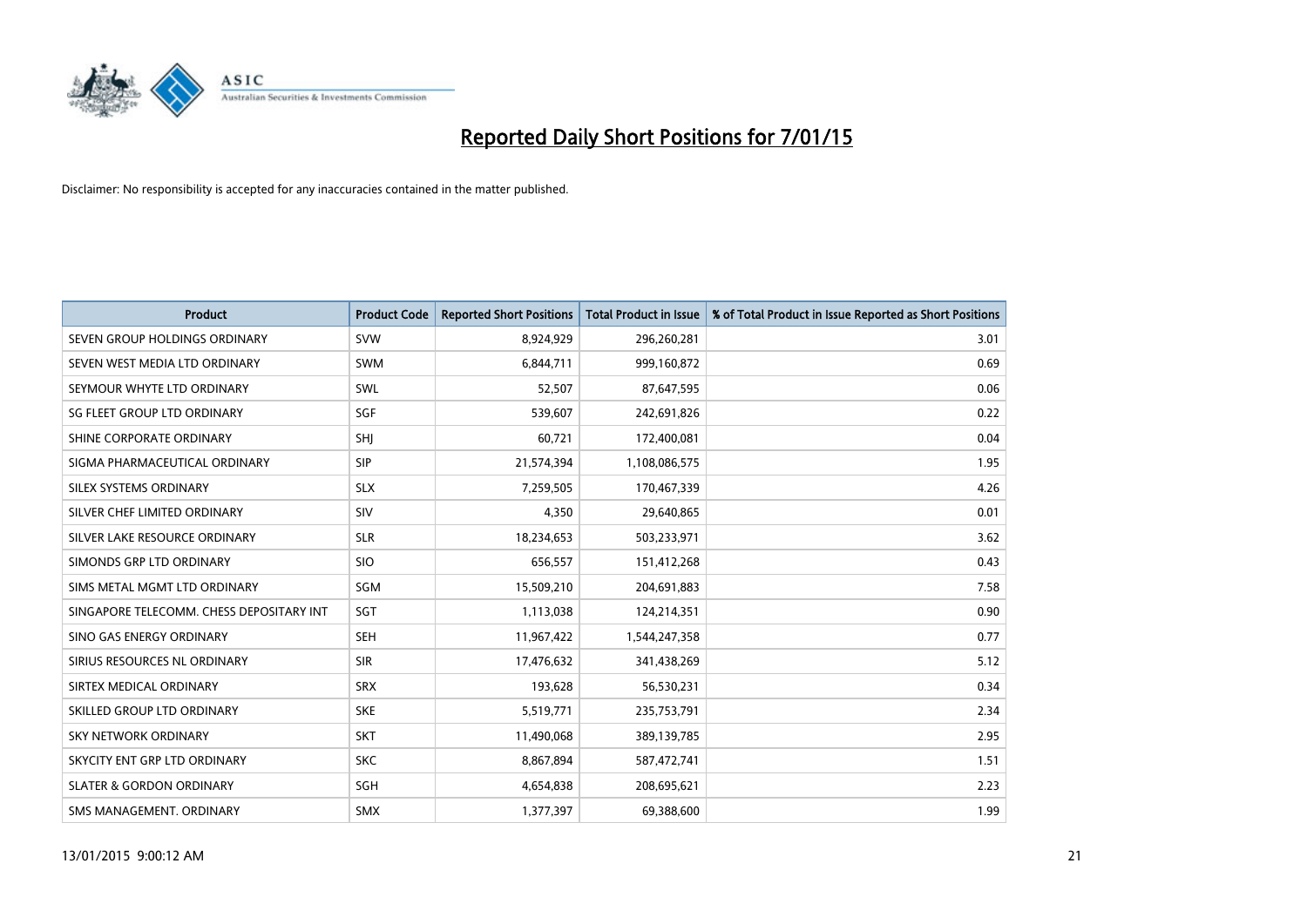

| <b>Product</b>                           | <b>Product Code</b> | <b>Reported Short Positions</b> | <b>Total Product in Issue</b> | % of Total Product in Issue Reported as Short Positions |
|------------------------------------------|---------------------|---------------------------------|-------------------------------|---------------------------------------------------------|
| SONIC HEALTHCARE ORDINARY                | <b>SHL</b>          | 2,757,785                       | 401,401,556                   | 0.69                                                    |
| SOUL PATTINSON (W.H) ORDINARY            | SOL                 | 40,162                          | 239,395,320                   | 0.02                                                    |
| SPARK INFRASTRUCTURE STAPLED US PROHIBT. | SKI                 | 22,557,196                      | 1,466,360,128                 | 1.54                                                    |
| SPARK NEW ZEALAND ORDINARY               | <b>SPK</b>          | 9,480,883                       | 1,834,775,347                 | 0.52                                                    |
| SPDR 200 FUND ETF UNITS                  | STW                 | 21,270                          | 48,246,865                    | 0.04                                                    |
| SPECIALTY FASHION ORDINARY               | <b>SFH</b>          | 31,994                          | 192,236,121                   | 0.02                                                    |
| SPOTLESS GRP HLD LTD ORDINARY            | <b>SPO</b>          | 30,031,446                      | 1,098,290,178                 | 2.73                                                    |
| ST BARBARA LIMITED ORDINARY              | <b>SBM</b>          | 9,725,055                       | 495,102,525                   | 1.96                                                    |
| STARPHARMA HOLDINGS ORDINARY             | <b>SPL</b>          | 9,320,197                       | 319,080,325                   | 2.92                                                    |
| STEADFAST GROUP LTD ORDINARY             | <b>SDF</b>          | 17,929,171                      | 503,352,992                   | 3.56                                                    |
| STHN CROSS MEDIA ORDINARY                | SXL                 | 38,830,293                      | 732,319,622                   | 5.30                                                    |
| STOCKLAND UNITS/ORD STAPLED              | SGP                 | 4,795,563                       | 2,348,746,744                 | 0.20                                                    |
| STRAITS RES LTD. ORDINARY                | SRO                 | 20,212                          | 1,217,730,293                 | 0.00                                                    |
| STW COMMUNICATIONS ORDINARY              | SGN                 | 6,312,148                       | 409,699,000                   | 1.54                                                    |
| SUNCORP GROUP LTD ORDINARY               | <b>SUN</b>          | 4,759,983                       | 1,286,600,980                 | 0.37                                                    |
| SUNDANCE ENERGY ORDINARY                 | <b>SEA</b>          | 5,016,515                       | 549,295,839                   | 0.91                                                    |
| SUNDANCE RESOURCES ORDINARY              | SDL                 | 81,277,205                      | 3,089,651,736                 | 2.63                                                    |
| SUNLAND GROUP LTD ORDINARY               | <b>SDG</b>          | 128,344                         | 181,710,087                   | 0.07                                                    |
| SUPER RET REP LTD ORDINARY               | SUL                 | 21,622,703                      | 197,030,571                   | 10.97                                                   |
| <b>SWICK MINING ORDINARY</b>             | <b>SWK</b>          | 50,000                          | 217,643,703                   | 0.02                                                    |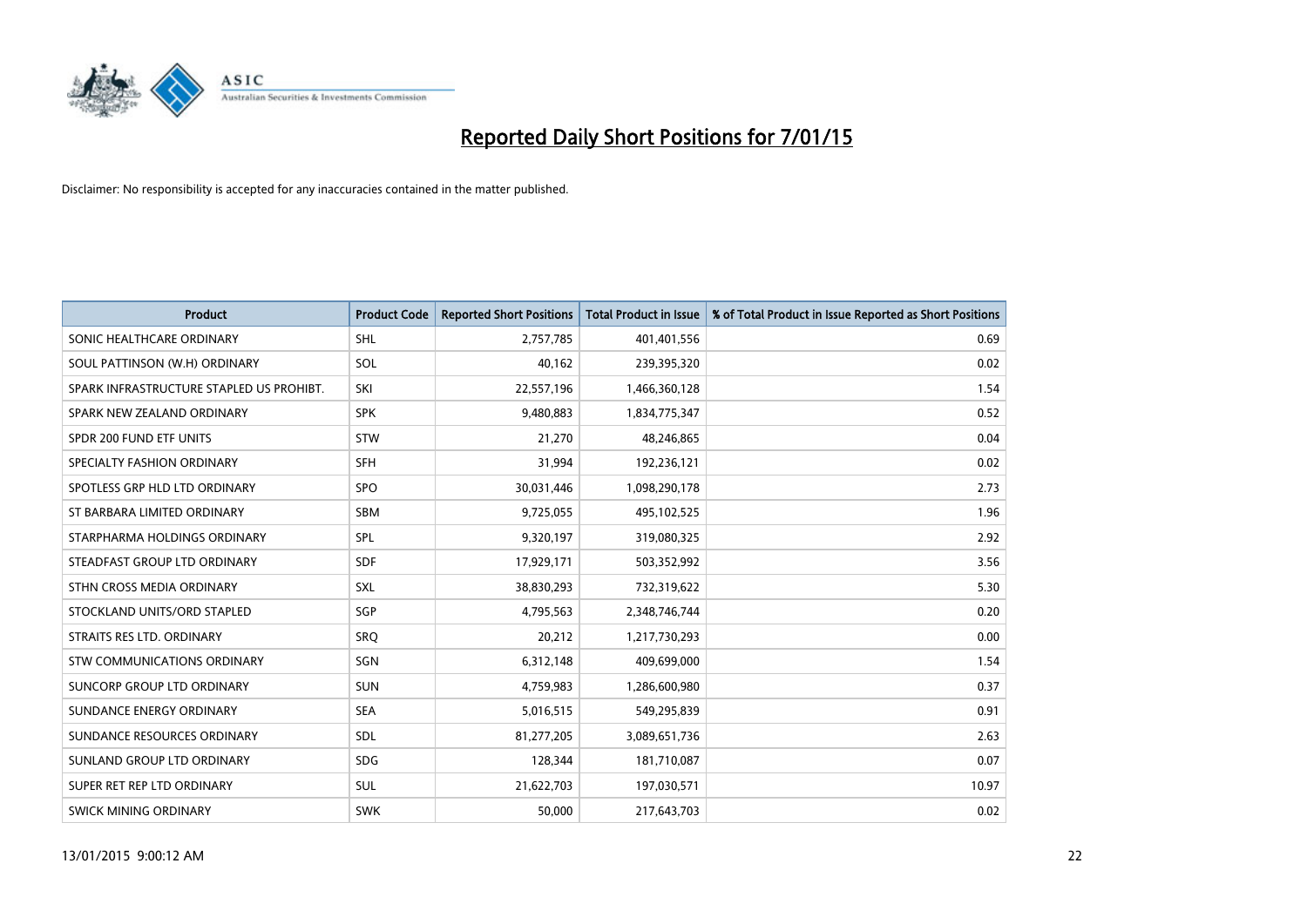

| <b>Product</b>                       | <b>Product Code</b> | <b>Reported Short Positions</b> | <b>Total Product in Issue</b> | % of Total Product in Issue Reported as Short Positions |
|--------------------------------------|---------------------|---------------------------------|-------------------------------|---------------------------------------------------------|
| SYD AIRPORT STAPLED US PROHIBIT.     | SYD                 | 34,216,903                      | 2,216,216,041                 | 1.54                                                    |
| SYRAH RESOURCES ORDINARY             | <b>SYR</b>          | 6,017,844                       | 164,135,076                   | 3.67                                                    |
| <b>TABCORP HOLDINGS LTD ORDINARY</b> | <b>TAH</b>          | 15,721,109                      | 765,652,364                   | 2.05                                                    |
| TAP OIL LIMITED ORDINARY             | <b>TAP</b>          | 107,536                         | 243,186,639                   | 0.04                                                    |
| TASSAL GROUP LIMITED ORDINARY        | <b>TGR</b>          | 79,720                          | 146,897,115                   | 0.05                                                    |
| <b>TATTS GROUP LTD ORDINARY</b>      | <b>TTS</b>          | 24,943,452                      | 1,445,759,948                 | 1.73                                                    |
| <b>TECHNOLOGY ONE ORDINARY</b>       | <b>TNE</b>          | 3,485,347                       | 309,104,455                   | 1.13                                                    |
| TELSTRA CORPORATION, ORDINARY        | <b>TLS</b>          | 67,900,510                      | 12,225,655,836                | 0.56                                                    |
| TEN NETWORK HOLDINGS ORDINARY        | <b>TEN</b>          | 139,960,455                     | 2,630,984,596                 | 5.32                                                    |
| TERANGA GOLD CORP CDI 1:1            | <b>TGZ</b>          | 1,374                           | 73,048,329                    | 0.00                                                    |
| TFS CORPORATION LTD ORDINARY         | <b>TFC</b>          | 9,453,828                       | 326,983,445                   | 2.89                                                    |
| THE PAS GROUP LTD ORDINARY           | <b>PGR</b>          | 10,764                          | 136,690,860                   | 0.01                                                    |
| THE REJECT SHOP ORDINARY             | <b>TRS</b>          | 2,177,524                       | 28,844,648                    | 7.55                                                    |
| THINK CHILDCARE EDU ORDINARY         | <b>TNK</b>          | 500,000                         | 39,600,000                    | 1.26                                                    |
| THORN GROUP LIMITED ORDINARY         | <b>TGA</b>          | 382,235                         | 150,634,985                   | 0.25                                                    |
| <b>TIGER RESOURCES ORDINARY</b>      | <b>TGS</b>          | 6,318,767                       | 1,143,541,406                 | 0.55                                                    |
| TOLL HOLDINGS LTD ORDINARY           | <b>TOL</b>          | 29,155,584                      | 717,437,878                   | 4.06                                                    |
| TORO ENERGY LIMITED ORDINARY         | <b>TOE</b>          | 22,099                          | 1,903,769,581                 | 0.00                                                    |
| <b>TOWER LIMITED ORDINARY</b>        | <b>TWR</b>          | 1,000                           | 178,145,130                   | 0.00                                                    |
| TOX FREE SOLUTIONS ORDINARY          | <b>TOX</b>          | 2,219,706                       | 133,752,359                   | 1.66                                                    |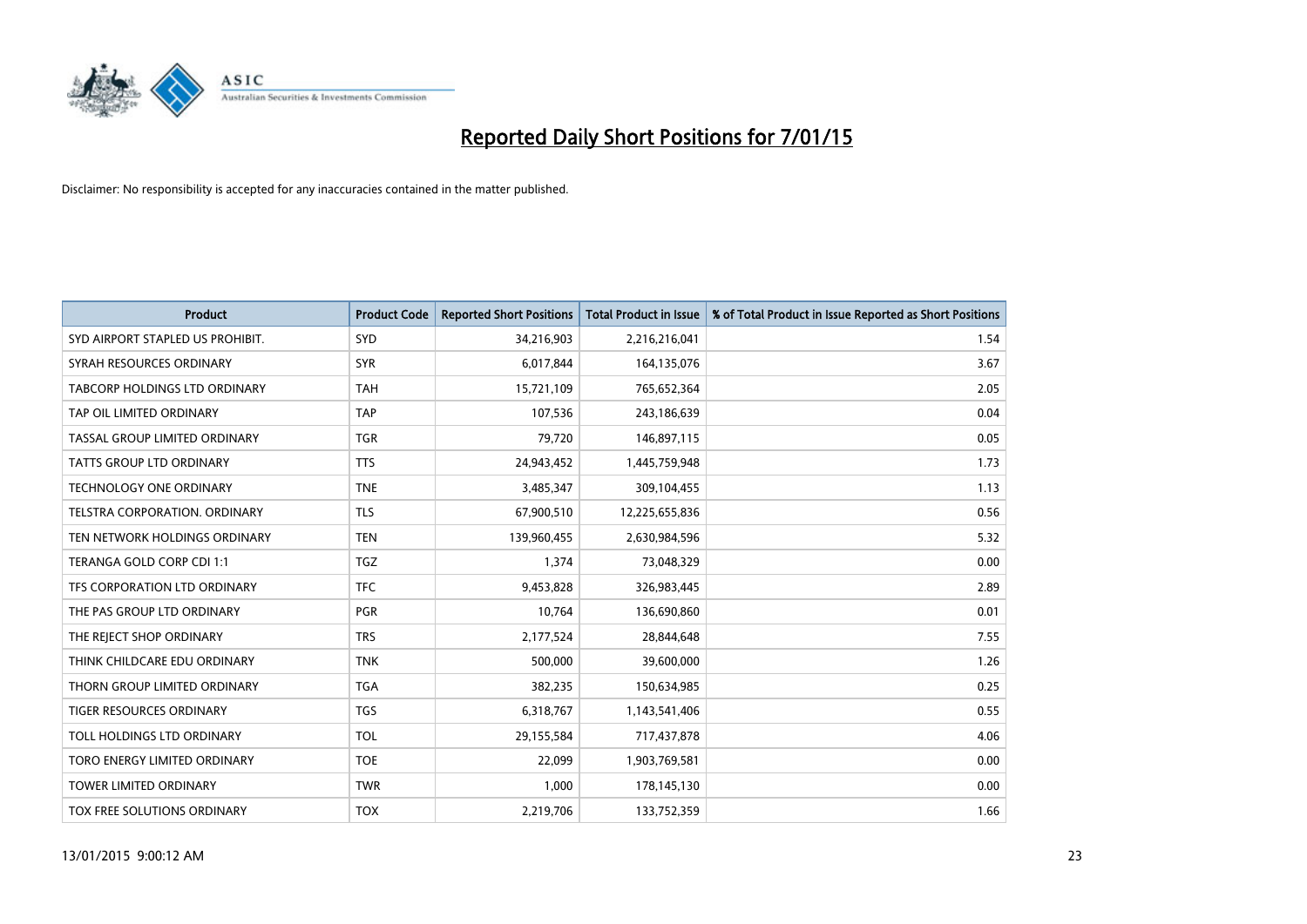

| <b>Product</b>                       | <b>Product Code</b> | <b>Reported Short Positions</b> | <b>Total Product in Issue</b> | % of Total Product in Issue Reported as Short Positions |
|--------------------------------------|---------------------|---------------------------------|-------------------------------|---------------------------------------------------------|
| TPG TELECOM LIMITED ORDINARY         | <b>TPM</b>          | 14,052,433                      | 793,808,141                   | 1.77                                                    |
| TRADE ME GROUP ORDINARY              | <b>TME</b>          | 5,651,290                       | 396,830,595                   | 1.42                                                    |
| <b>TRANSFIELD SERVICES ORDINARY</b>  | <b>TSE</b>          | 6,001,353                       | 512,457,716                   | 1.17                                                    |
| TRANSPACIFIC INDUST, ORDINARY        | <b>TPI</b>          | 76,637,149                      | 1,579,648,778                 | 4.85                                                    |
| TRANSURBAN GROUP TRIPLE STAPLED SEC. | <b>TCL</b>          | 11,529,793                      | 1,906,390,878                 | 0.60                                                    |
| <b>TREASURY GROUP ORDINARY</b>       | <b>TRG</b>          | 66,250                          | 26,624,328                    | 0.25                                                    |
| TREASURY WINE ESTATE ORDINARY        | <b>TWE</b>          | 13,785,684                      | 651,261,403                   | 2.12                                                    |
| TROY RESOURCES LTD ORDINARY          | <b>TRY</b>          | 2,608,997                       | 195,265,161                   | 1.34                                                    |
| UGL LIMITED ORDINARY                 | UGL                 | 20,498,034                      | 166,511,240                   | 12.31                                                   |
| UNILIFE CORPORATION CDI 6:1          | <b>UNS</b>          | 104,197                         | 275,307,258                   | 0.04                                                    |
| UNITY MINING LTD ORDINARY            | <b>UML</b>          | 319,871                         | 1,140,312,866                 | 0.03                                                    |
| UXC LIMITED ORDINARY                 | <b>UXC</b>          | 1,839,369                       | 331,468,991                   | 0.55                                                    |
| <b>VEDA GROUP LTD ORDINARY</b>       | <b>VED</b>          | 12,806,108                      | 842,055,406                   | 1.52                                                    |
| <b>VENTURE MINERALS ORDINARY</b>     | <b>VMS</b>          | 238,000                         | 287,320,170                   | 0.08                                                    |
| VILLAGE ROADSHOW LTD ORDINARY        | <b>VRL</b>          | 658,256                         | 159,515,151                   | 0.41                                                    |
| VIRGIN AUS HLDG LTD ORDINARY         | <b>VAH</b>          | 41,010,048                      | 3,524,912,131                 | 1.16                                                    |
| <b>VIRTUS HEALTH LTD ORDINARY</b>    | <b>VRT</b>          | 5,889,750                       | 79,885,938                    | 7.37                                                    |
| VISION EYE INSTITUTE ORDINARY        | <b>VEI</b>          | 1,586,666                       | 178,873,554                   | 0.89                                                    |
| <b>VOCATION LTD ORDINARY</b>         | <b>VET</b>          | 11,355,398                      | 230,000,000                   | 4.94                                                    |
| <b>VOCUS COMMS LTD ORDINARY</b>      | <b>VOC</b>          | 1,694,713                       | 105,385,283                   | 1.61                                                    |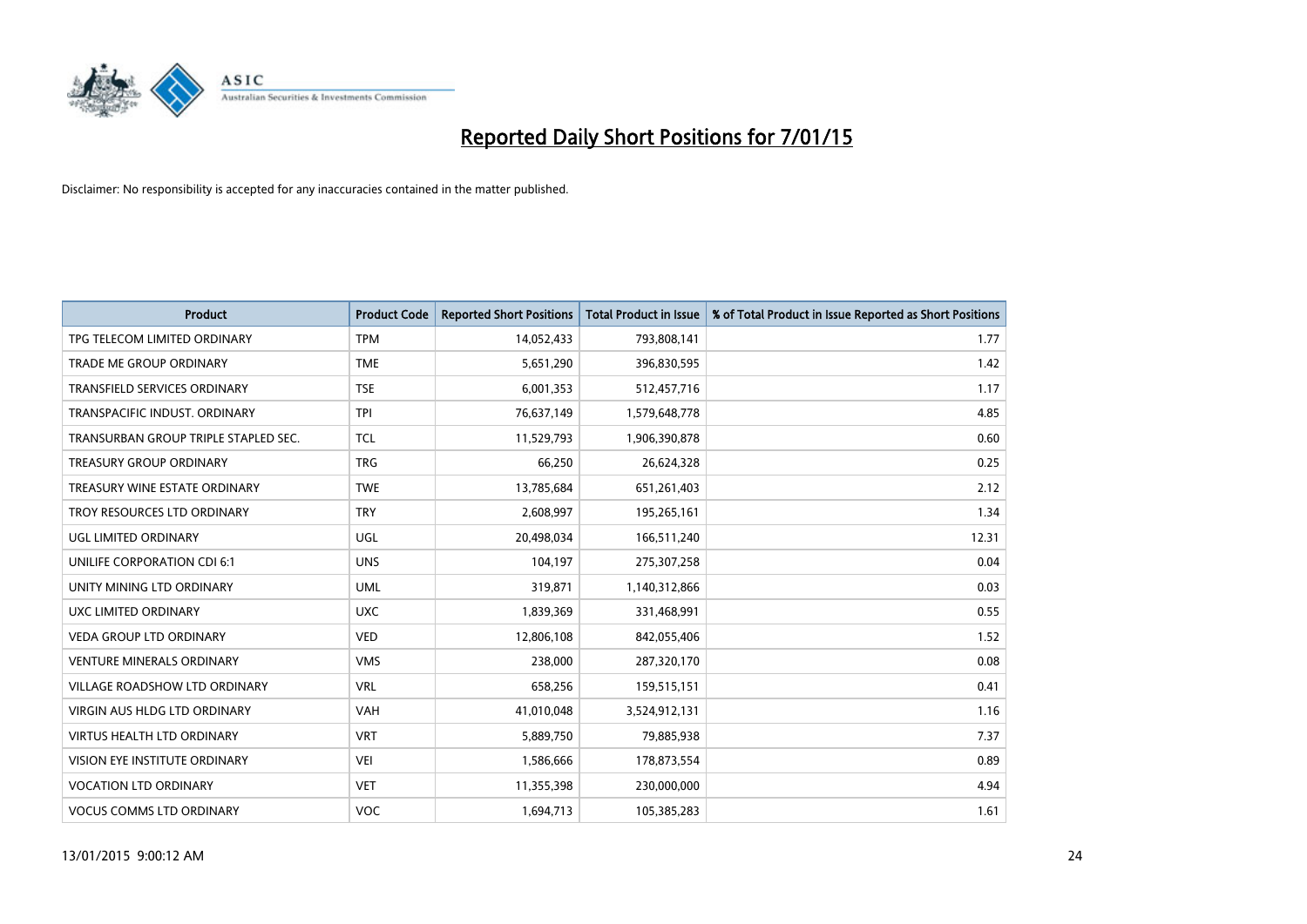

| <b>Product</b>                       | <b>Product Code</b> | <b>Reported Short Positions</b> | <b>Total Product in Issue</b> | % of Total Product in Issue Reported as Short Positions |
|--------------------------------------|---------------------|---------------------------------|-------------------------------|---------------------------------------------------------|
| WAM CAPITAL LIMITED ORDINARY         | <b>WAM</b>          | 171                             | 345,405,201                   | 0.00                                                    |
| WARRNAMBOOL CHEESE ORDINARY          | <b>WCB</b>          | 19                              | 56,098,797                    | 0.00                                                    |
| WATPAC LIMITED ORDINARY              | <b>WTP</b>          | 2,263,708                       | 189,258,397                   | 1.20                                                    |
| <b>WDS LIMITED ORDINARY</b>          | <b>WDS</b>          | 549,842                         | 144,740,614                   | 0.38                                                    |
| WEBIET LIMITED ORDINARY              | <b>WEB</b>          | 1,398,357                       | 79,397,959                    | 1.76                                                    |
| <b>WESFARMERS LIMITED ORDINARY</b>   | <b>WES</b>          | 6,927,111                       | 1,123,752,517                 | 0.62                                                    |
| <b>WESTERN AREAS LTD ORDINARY</b>    | <b>WSA</b>          | 4,523,167                       | 232,580,131                   | 1.94                                                    |
| WESTERN DESERT RES. ORDINARY         | <b>WDR</b>          | 2,490,070                       | 620,049,919                   | 0.40                                                    |
| WESTERN DESERT RES. RIGHTS 31-MAR-14 | <b>WDRR</b>         | 17,835                          | 120,009,662                   | 0.01                                                    |
| <b>WESTFIELD CORP STAPLED</b>        | WFD                 | 5,349,150                       | 2,078,089,686                 | 0.26                                                    |
| WESTFIELD GROUP ORD/UNIT STAPLED SEC | <b>WDC</b>          | 961,149                         | 2,078,089,686                 | 0.05                                                    |
| <b>WESTPAC BANKING CORP ORDINARY</b> | <b>WBC</b>          | 33,965,215                      | 3,120,176,969                 | 1.09                                                    |
| WHITE ENERGY COMPANY ORDINARY        | <b>WEC</b>          | 516,912                         | 328,374,494                   | 0.16                                                    |
| WHITEHAVEN COAL ORDINARY             | <b>WHC</b>          | 95,665,256                      | 1,025,760,027                 | 9.33                                                    |
| WIDE BAY AUST LTD ORDINARY           | <b>WBB</b>          | 1,201                           | 36,796,608                    | 0.00                                                    |
| WOODSIDE PETROLEUM ORDINARY          | <b>WPL</b>          | 8,192,490                       | 823,910,657                   | 0.99                                                    |
| WOOLWORTHS LIMITED ORDINARY          | <b>WOW</b>          | 47,316,965                      | 1,263,154,987                 | 3.75                                                    |
| <b>WORLEYPARSONS LTD ORDINARY</b>    | <b>WOR</b>          | 6,630,585                       | 244,265,551                   | 2.71                                                    |
| <b>XERO LTD ORDINARY</b>             | <b>XRO</b>          | 116,664                         | 128,346,648                   | 0.09                                                    |
| YANCOAL AUST LTD ORDINARY            | <b>YAL</b>          | 368                             | 994,216,659                   | 0.00                                                    |